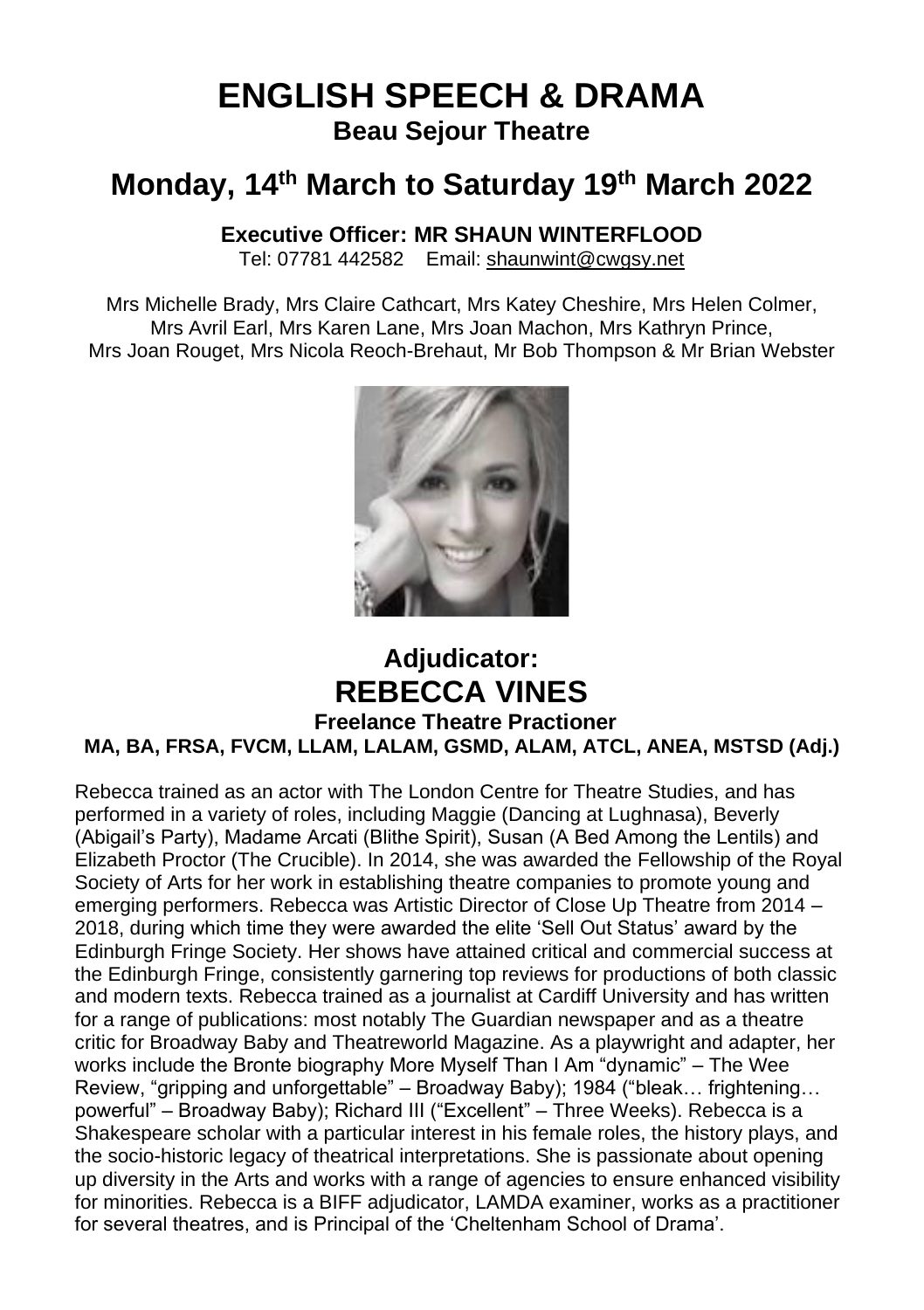Former pupils have trained with RADA, LAMDA, Central, Guildhall, Mountview, Rose Bruford, E15, ALRA, RWCMD, AADA, NYT and NYTM; and have worked a range of professional companies including the BBC, ITV, C4, RSC, Globe and the National Theatre. Rebecca is delighted to be adjudicating at the Guernsey Eisteddfod and wishes all the participants a very happy Festival!

# **IMPORTANT NOTES**

Competitors must present themselves at least 15 minutes before their class is scheduled to begin and so avoid unnecessary gaps in the programme. Please let one of the Speech & Drama Committee know as soon as you can if you are unable to compete.

Furniture is not provided. Do not use items belonging to other competitors without obtaining their permission first.

**In classes where a time limit is given, competitors will be deducted 1 mark for each 30 seconds they over-run.** The time limit will only commence once the actual performance begins. It does not include introductory information which may be given by any competitor.

Please see Eisteddfod Syllabus for ruling about music in Group Work pieces.

# **There are 2 ticketed sessions for this year's Speech & Drama Festival. Saturday Afternoon & Saturday Evening 19th March, 2022.**

**Please see below the session heading for details of how to obtain tickets.**

When entering the theatre please ensure that all mobile phones are switched off. We regret that no photography or videoing of any performance is permitted as this infringes on copyright procedures.

We would very much appreciate it if **enthusiastic applause only** is given after each performance. Constant cheering during competitions will not be tolerated.

| Fair                  | 75 - 77 marks. A performance limited in its                              |
|-----------------------|--------------------------------------------------------------------------|
|                       | communication.                                                           |
| <b>Promising</b>      | 78 - 80 marks. A performance showing development of                      |
|                       | technique and/or communication.                                          |
| <b>Certificate of</b> | 81 - 83 marks. A capable performance showing some                        |
| <b>Merit</b>          | artistic appreciation and/or technical ability.                          |
| <b>First Class</b>    | 84 - 86 marks. A convincing performance technically &                    |
| <b>Certificate</b>    | artistically.                                                            |
| <b>Distinction</b>    | 87 - 89 marks. An excellent performance technically and<br>artistically. |
| <b>Honours</b>        | 90 marks and over. An exceptional performance, both                      |
| <b>Certificate</b>    | technically & artistically.                                              |

The marking system that is in place for this year's Eisteddfod is as follows:-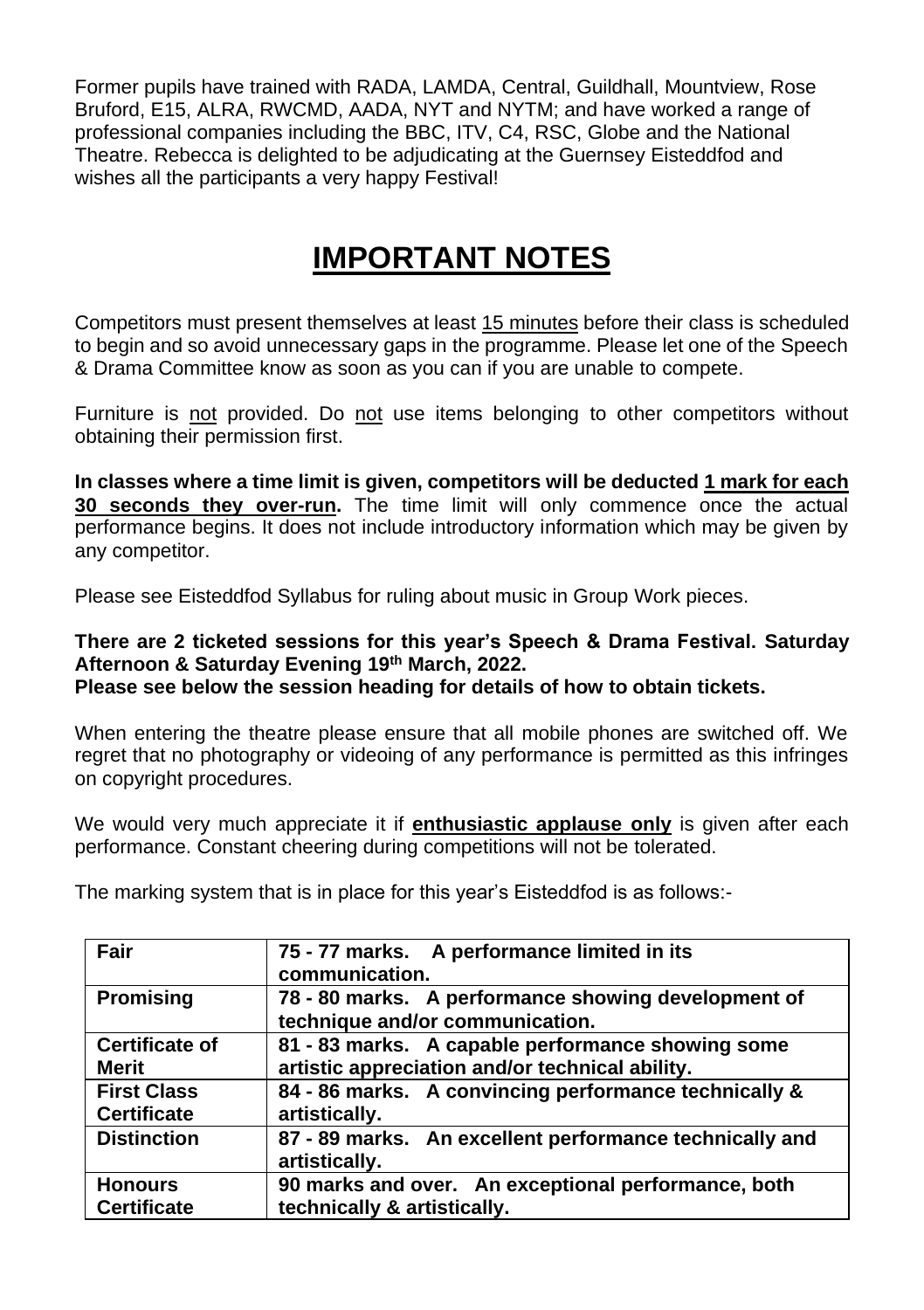# **PROGRAMME SUMMARY**

# **MONDAY, 14TH MARCH MORNING SESSION**

**9.30am CLASS 101 INDIVIDUAL POEM 5 & UNDER 6 YEARS CLASS 100 INDIVIDUAL POEM 4 & UNDER 5 YEARS 10.05am CLASS 125 PREPARED PROSE READING 7 & UNDER 9 YEARS CLASS 126 PREPARED PROSE READING 9 & UNDER 11 YEARS 10.55am CLASS 106 INDIVIDUAL POEM 10 & UNDER 11 YEARS**

**MONDAY, 14TH MARCH AFTERNOON SESSION**

| 2.00 <sub>pm</sub> | CLASS 136 CHARACTER STUDY 11 & UNDER 13 YEARS              |
|--------------------|------------------------------------------------------------|
| 3.15 <sub>pm</sub> | CLASS 154 DUOLOGUE UNDER 15 YEARS                          |
| 3.50 <sub>pm</sub> | <b>CLASS 105 INDIVIDUAL POEM 9 &amp; UNDER 10 YEARS</b>    |
| 4.50pm             | <b>CLASS 160 MUSICAL TRIO &amp; QUARTET UNDER 9 YEARS</b>  |
|                    | <b>CLASS 161 MUSICAL TRIO &amp; QUARTET UNDER 13 YEARS</b> |

**MONDAY, 14TH MARCH EVENING SESSION** 

| 7.00pm CLASS 190 POETRY DUO OPEN                        |
|---------------------------------------------------------|
| 7.20pm CLASS 138 CHARACTER STUDY 15 & UNDER 18 YEARS    |
| 8.10pm CLASS 194 BIBLE READING 18 YEARS & OVER          |
| 8.55pm CLASS 197 HUMOROUS CHARACTER STUDY               |
| 9.10pm CLASS 193 PREPARED PROSE READING 18 YEARS & OVER |
|                                                         |

**TUESDAY, 15TH MARCH MORNING SESSION**

|  | 9.30am CLASS 103 INDIVIDUAL POEM 7 & UNDER 8 YEARS    |
|--|-------------------------------------------------------|
|  | 11.05am CLASS 130 BIBLE READING UNDER 11 YEARS        |
|  | CLASS 131 BIBLE READING 11 & UNDER 18 YEARS           |
|  | 11.45am CLASS 107 INDIVIDUAL POEM 11 & UNDER 12 YEARS |

**TUESDAY, 15TH MARCH AFTERNOON SESSION**

|  | 2.00pm CLASS 167 GROUP SPEAKING UNDER 9 YEARS                |
|--|--------------------------------------------------------------|
|  | 2.30pm CLASS 139 MONOLOGUE 7 & UNDER 9 YEARS                 |
|  | CLASS 140 MONOLOGUE 9 & UNDER 11 YEARS                       |
|  | 3.50pm CLASS 117 POETRY DUO UNDER 9 YEARS                    |
|  | <b>CLASS 118 POETRY DUO UNDER 11 YEARS</b>                   |
|  | 4.15pm CLASS 149 MUSICAL CHARACTER STUDY 13 & UNDER 15 YEARS |
|  |                                                              |

**TUESDAY, 15TH MARCH EVENING SESSION**

|                    | 7.00pm CLASS 155 DUOLOGUE UNDER 18 YEARS                    |
|--------------------|-------------------------------------------------------------|
| 7.55pm             | <b>CLASS 185 SET POETRY &amp; PROSE 18 YEARS &amp; OVER</b> |
| 8.15pm             | <b>CLASS 189 SONNET 18 YEARS &amp; OVER</b>                 |
| 8.40pm             | <b>CLASS 191 ORIGINAL VERSE 18 YEARS &amp; OVER</b>         |
| 9.00 <sub>pm</sub> | <b>CLASS 207 REMINISCENCE 18 YEARS &amp; OVER</b>           |
| 9.15pm             | <b>CLASS 200 DRAMATIC DUOLOGUE OPEN</b>                     |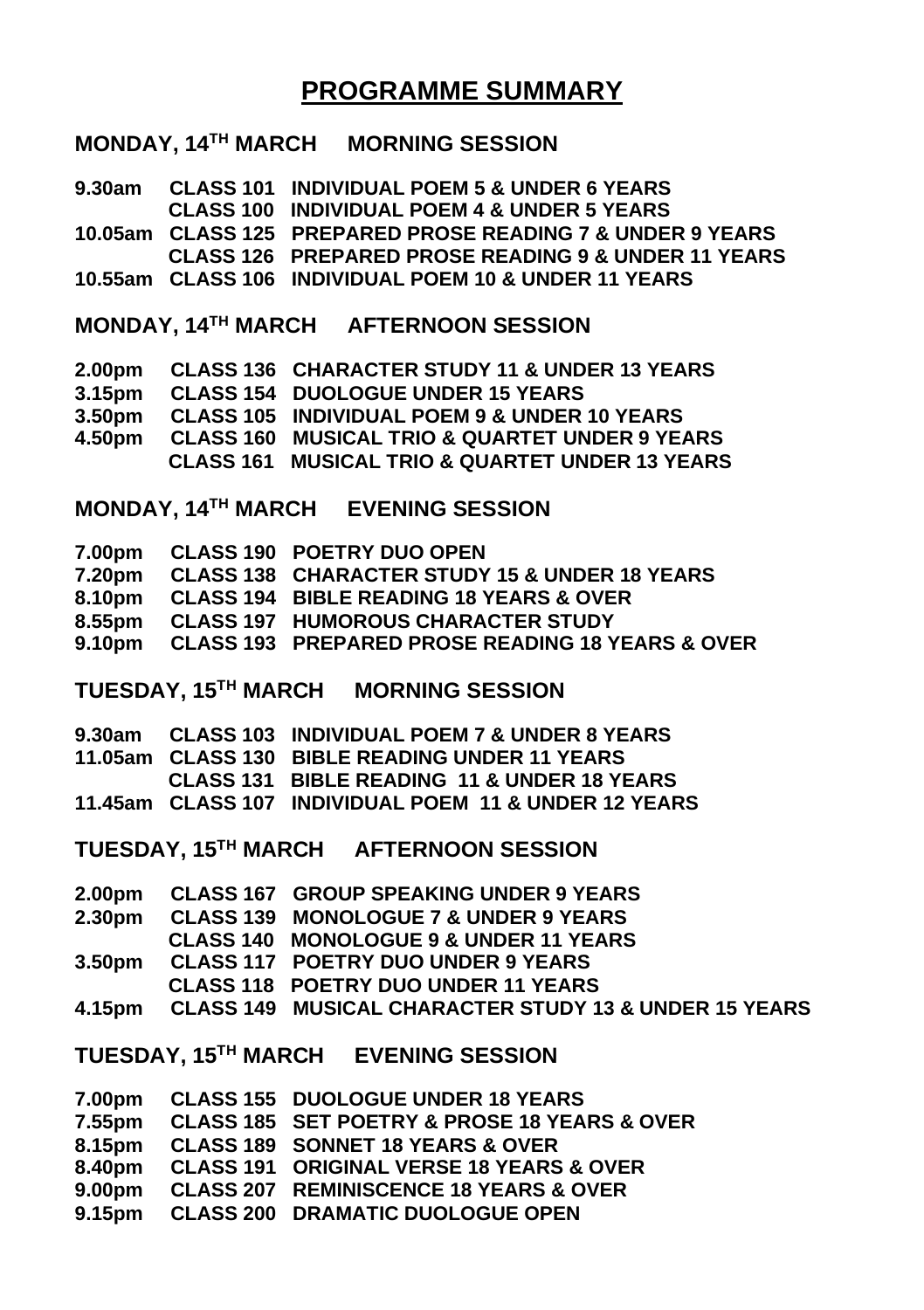# **PROGRAMME SUMMARY (Continued)**

# **WEDNESDAY, 16TH MARCH MORNING SESSION**

|  | 9.30am CLASS 104 INDIVIDUAL POEM 8 & UNDER 9 YEARS              |
|--|-----------------------------------------------------------------|
|  | 10.50am CLASS 127 PREPARED PROSE READING 11 & UNDER 13 YEARS    |
|  | <b>CLASS 129 PREPARED PROSE READING 15 &amp; UNDER 18 YEARS</b> |
|  | 11.10am CLASS 113 OWN CHOICE INDIVIDUAL POEM 9 & UNDER 11 YEARS |
|  | CLASS 114 OWN CHOICE INDIVIDUAL POEM 11 & UNDER 13 YEARS        |
|  | 11.25am CLASS 121 ORIGINAL VERSE 7 & UNDER 9 YEARS              |
|  | <b>CLASS 122 ORIGINAL VERSE 9 &amp; UNDER 11 YEARS</b>          |
|  | 11.40am CLASS 196 SIGHT READING 15 & UNDER 18 YEARS             |
|  |                                                                 |

# **WEDNESDAY, 16TH MARCH AFTERNOON SESSION**

|  | 2.00pm CLASS 165 GROUP SPEAKING UNDER 5 YEARS               |
|--|-------------------------------------------------------------|
|  | 2.25pm CLASS 134 CHARACTER STUDY 7 & UNDER 9 YEARS          |
|  | 2.45pm CLASS 157 MUSICAL DUO UNDER 9 YEARS                  |
|  | 2.55pm CLASS 147 MUSICAL CHARACTER STUDY 9 & UNDER 11 YEARS |

# **WEDNESDAY, 16TH MARCH EVENING SESSION**

| 7.00pm | CLASS 111 INDIVIDUAL POEM 16 & UNDER 18 YEARS               |
|--------|-------------------------------------------------------------|
|        | 7.10pm CLASS 184 INDIVIDUAL POEM 18 YEARS & OVER            |
|        | 7.30pm  CLASS 199 CLASSICAL CHARACTER STUDY 18 YEARS & OVER |
|        | 8.00pm CLASS 203 IMPROVISED DUOLOGUE                        |
|        | 8.25pm CLASS 179 SCRIPTED MUSICAL GROUP WORK UNDER 18 YEARS |
|        | <b>CLASS 213 DEVISED MUSICAL GROUP WORK OPEN</b>            |

**THURSDAY, 17TH MARCH AFTERNOON SESSION**

|  | 2.00pm CLASS 168 GROUP SPEAKING UNDER 11 YEARS                |
|--|---------------------------------------------------------------|
|  | 2.45pm CLASS 151 DUOLOGUE UNDER 9 YEARS                       |
|  | 3.05pm CLASS 146 MUSICAL CHARACTER STUDY 7 & UNDER 9 YEARS    |
|  | 3.40pm CLASS 163 CLASSICAL DUOLOGUE 11 & UNDER 15 YEARS       |
|  | 3.50pm CLASS 135 CHARACTER STUDY 9 & UNDER 11 YEARS           |
|  | 4.35pm  CLASS 148 MUSICAL CHARACTER STUDY 11 & UNDER 13 YEARS |
|  |                                                               |

# **THURSDAY, 17TH MARCH EVENING SESSION**

|  | 7.30pm CLASS 208 SOLO PREPARED MIME OPEN                   |
|--|------------------------------------------------------------|
|  | 7.45pm  CLASS 196 DRAMATIC CHARACTER STUDY 18 YEARS & OVER |
|  | 8.30pm CLASS 187 SET POETRY & PROSE 21 YEARS & OVER        |
|  | 9.05pm CLASS 192 PREPARED POETRY READING 18 YEARS & OVER   |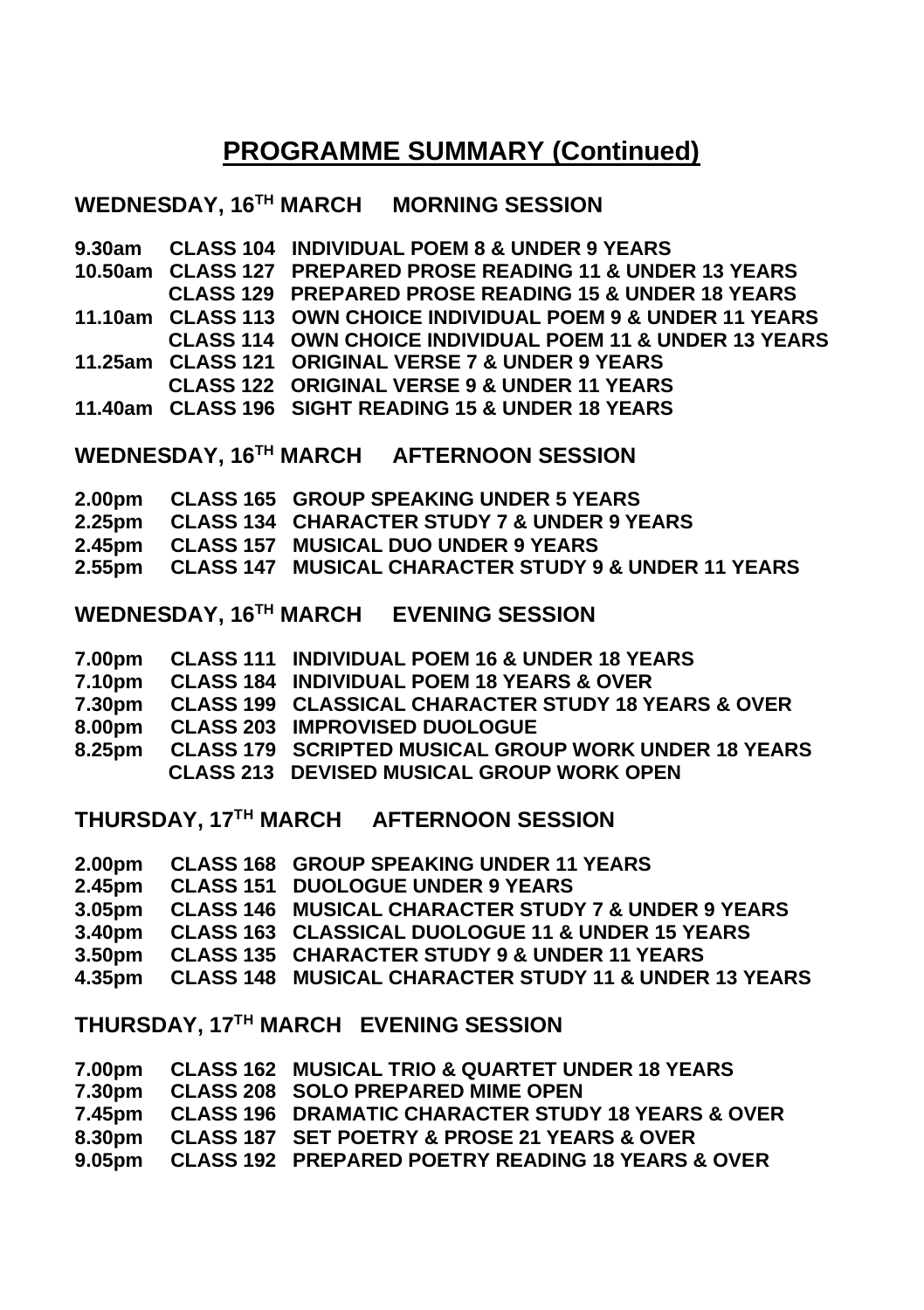# **PROGRAMME SUMMARY (Continued)**

# **FRIDAY, 18TH MARCH MORNING SESSION**

**9.30am CLASS 102 INDIVIDUAL POEM 6 & UNDER 7 YEARS 10.40am CLASS 108 INDIVIDUAL POEM 12 & UNDER 14 YEARS 11.05am CLASS 152 DUOLOGUE UNDER 11 YEARS**

**FRIDAY, 18TH MARCH AFTERNOON SESSION**

| <b>CLASS 166 GROUP SPEAKING UNDER 7 YEARS</b>              |
|------------------------------------------------------------|
| <b>CLASS 141 MONOLOGUE 11 &amp; UNDER 13 YEARS</b>         |
| <b>CLASS 142 MONOLOGUE 13 &amp; UNDER 15 YEARS</b>         |
| CLASS 143 MONOLOGUE 15 & UNDER 18 YEARS                    |
| CLASS 109 INDIVIDUAL POEM 12 & UNDER 14 YEARS (Rotary Cup) |
| 3.40pm CLASS 153 DUOLOGUE UNDER 13 YEARS                   |
|                                                            |

**FRIDAY, 18TH MARCH EVENING SESSION**

|  | 7.00pm CLASS 150 MUSICAL CHARACTER STUDY 15 & UNDER 18 YEARS |
|--|--------------------------------------------------------------|
|  | 7.55pm CLASS 216 OLD TIME MUSIC HALL OPEN                    |
|  | 8.20pm CLASS 186 INDIVIDUAL POEM 21 YEARS & OVER             |
|  | 8.45pm CLASS 195 SIGHT READING 18 YEARS & OVER               |
|  | 9.25pm CLASS 206 INTERPRETATION 18 YEARS & OVER              |

**SATURDAY, 19TH MARCH MORNING SESSION**

|  | 9.30am CLASS 137 CHARACTER STUDY 13 & UNDER 15 YEARS |
|--|------------------------------------------------------|
|  | 10.40am CLASS 158 MUSICAL DUO UNDER 13 YEARS         |
|  | 11.15am CLASS 159 MUSICAL DUO UNDER 18 YEARS         |

**SATURDAY, 19TH MARCH AFTERNOON SESSION**

| 2.00 <sub>pm</sub> | <b>CLASS 174 DEVISED MUSICAL GROUP WORK UNDER 9 YEARS</b>      |
|--------------------|----------------------------------------------------------------|
|                    | <b>CLASS 172 DEVISED NON-MUSICAL GROUP WORK UNDER 13 YEARS</b> |
|                    | <b>CLASS 175 DEVISED MUSICAL GROUP WORK UNDER 13 YEARS</b>     |
| 3.30pm             | CLASS 180 A SCENE UNDER 11 YEARS                               |
| 4.35pm             | CLASS 177 SCRIPTED MUSICAL GROUP WORK UNDER 11 YEARS           |

**SATURDAY, 19TH MARCH EVENING SESSION**

| 7.00pm | <b>CLASS 178 SCRIPTED MUSICAL GROUP WORK UNDER 13 YEARS</b>    |
|--------|----------------------------------------------------------------|
|        | <b>CLASS 173 DEVISED NON-MUSICAL GROUP WORK UNDER 18 YEARS</b> |
|        | <b>CLASS 176 DEVISED MUSICAL GROUP WORK UNDER 18 YEARS</b>     |
| 8.35pm | <b>CLASS 198 MUSICAL CHARACTER STUDY 18 YEARS &amp; OVER</b>   |
| 9.10pm | <b>CLASS 214 SCRIPTED MUSICAL GROUP WORK OPEN</b>              |
|        | 9.50pm ADJUDICATOR'S IMPRESSIONS OF THE FESTIVAL               |

**& TROPHY PRESENTATION**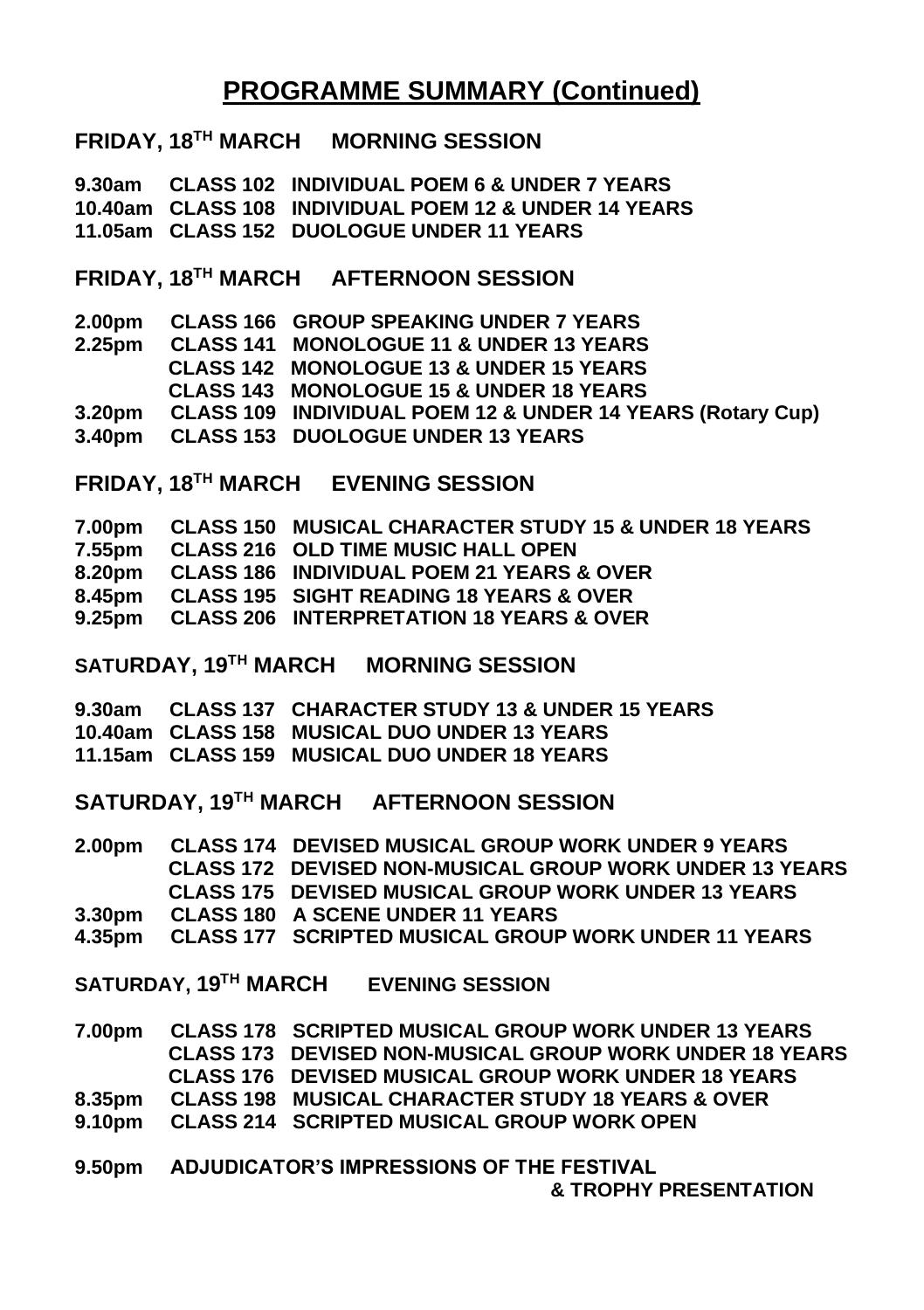**PARENTS PLEASE NOTE THAT CLASS TIMES ARE ONLY APPROXIMATE. CLASSES ARE PERMITTED TO START UP TO 15 MINUTES PRIOR TO THE SCHEDULED TIME TO AVOID UNNECESSARY GAPS IN THE PROGRAMME. PLEASE ENSURE YOU ARRIVE IN PLENTY OF TIME TO SEE YOUR CHILD PERFORM.**

# **MONDAY, 14**

# **MORNING SESSION**

**Classes 101 & 100 will be judged together**

**9.30am**

# **CLASS 101 INDIVIDUAL POEM 5 & UNDER 6 YEARS (School Year 1) (a): "HOW TO CURE THE HICCUPS" by Eric Ode (b): "MY BROTHER'S BUG" by Jack Prelutsky (c): "MAGIC WORD" by Martin Gardner**

- 1. Claudia Maides
- 2. Jane Ozanne
- 3. Amelia Blondel
- 4. Holly Fallaize
- 5. Daisy Jones<br>6. Alexander He
	- 6. Alexander Heighton-Jackson
- 7. Hattie Lord
- 8. Jesse Cook

# **CLASS 100 INDIVIDUAL POEM 4 & UNDER 5 YEARS (Reception) (a): "MY BABY BROTHER" by John Foster (b): "ALWAYS" by Finola Akister (c): "I HAVEN'T GOT A PET" by Andrea Shavick**

1. Arabella Bolger

# **Classes 125 & 126 will be judged together**

# **10.05am**

# **CLASS 125 PREPARED PROSE READING 7 & UNDER 9 YEARS (School Years 3 & 4) "Own Choice" – Time Limit: 3 minutes Introduction should be no longer than 1 minute. (The Anne Marie & Justice Afeni Cup) Highest Mark Awarded in Classes 125 & 126**

1. Alicia Cathcart "The World's Worst Parents" David Walliams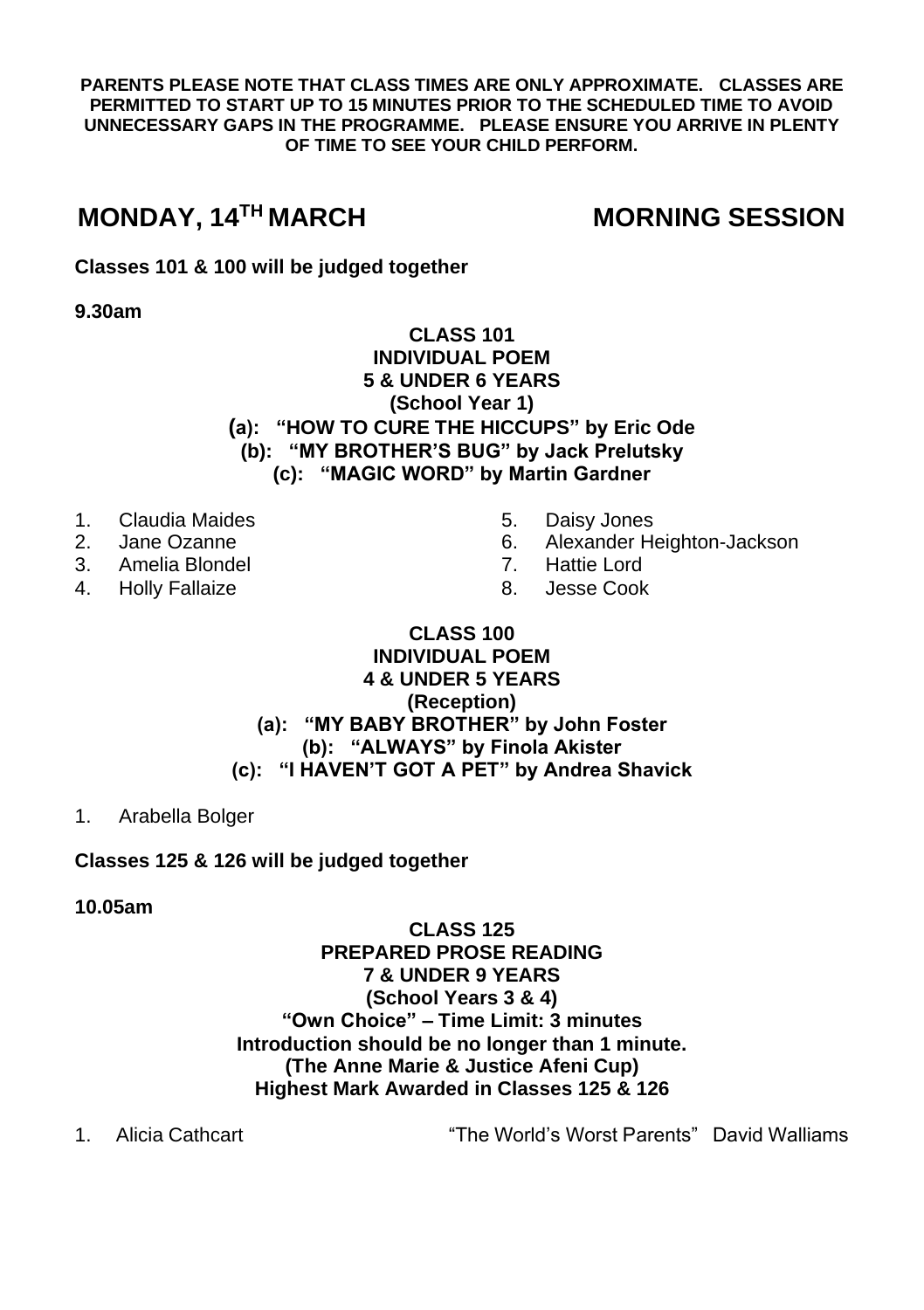# **CLASS 126 PREPARED PROSE READING 9 & UNDER 11 YEARS (School Year 5 & 6) "Own Choice" – Time Limit: 3 minutes Introduction should be no longer than 1 minute. (The Anne Marie & Justice Afeni Cup) Highest Mark Awarded in Classes 125 & 126**

- 
- 
- 
- 
- 

1. Louie Lowe "Harry Potter & the Half-Blood Prince" J K Rowling 2. Eleanor Luxon "The Twits" Roald Dahl 3. Ilori-Anna Ajanaku "Bad Dad" David Walliams 4. Jacques Cathcart "The Day the Screens Went Blank" Danny Wallace<br>5. Owen Le Noury "Star Wars – A New Hope" Ryder Windham "Star Wars – A New Hope" Ryder Windham

## **INTERVAL OF 10 MINUTES**

#### **10.55am**

## **CLASS 106 INDIVIDUAL POEM 10 & UNDER 11 YEARS (School Year 6) (a): "GRAN'S XI" by John Kitching (b): "LOUISA & THE FIELD MOUSE" by Amy Buxton (c): "SQUIRRELS & MOTORBIKES" by David Whitehead**

- 1. Erin Cullwick
- 2. Izzy Le Guilcher
- 3. Alice McQuillan
- 4. Poppy Curtis
- 5. Lucy Parrott
- 6. Olivia Tucker
- 7. Avelyn Hilley
- 8. Killian McHugh
- 9. Holly Lavin
- 10. Ruby Coyde
- 11. Izabella Corbett
- 12. Erica Van Zutphen
- 13. Eleanor Luxon

# **MONDAY, 14**

# **2.00pm**

**CLASS 136 CHARACTER STUDY 11 & UNDER 13 YEARS (School Years 7 & 8) "Own Choice" – Time Limit: 4 minutes (The Vi Tostevin Cup)**

#### 14. Owen Le Noury

- 15. Lily Farrell
- 16. Louis Moherndl
- 17. Millie Garrard
- 18. Zachary Maiden
- 19. Scarlett Stanford
- 20. Robin Grafton
- 21. Ilori-Anna Ajanaku
- 22. Charlotte Robert
- 23. Emily Young
- 24. Derick Van Zutphen
- 25. Leighanna Domaille

# **AFTERNOON SESSION**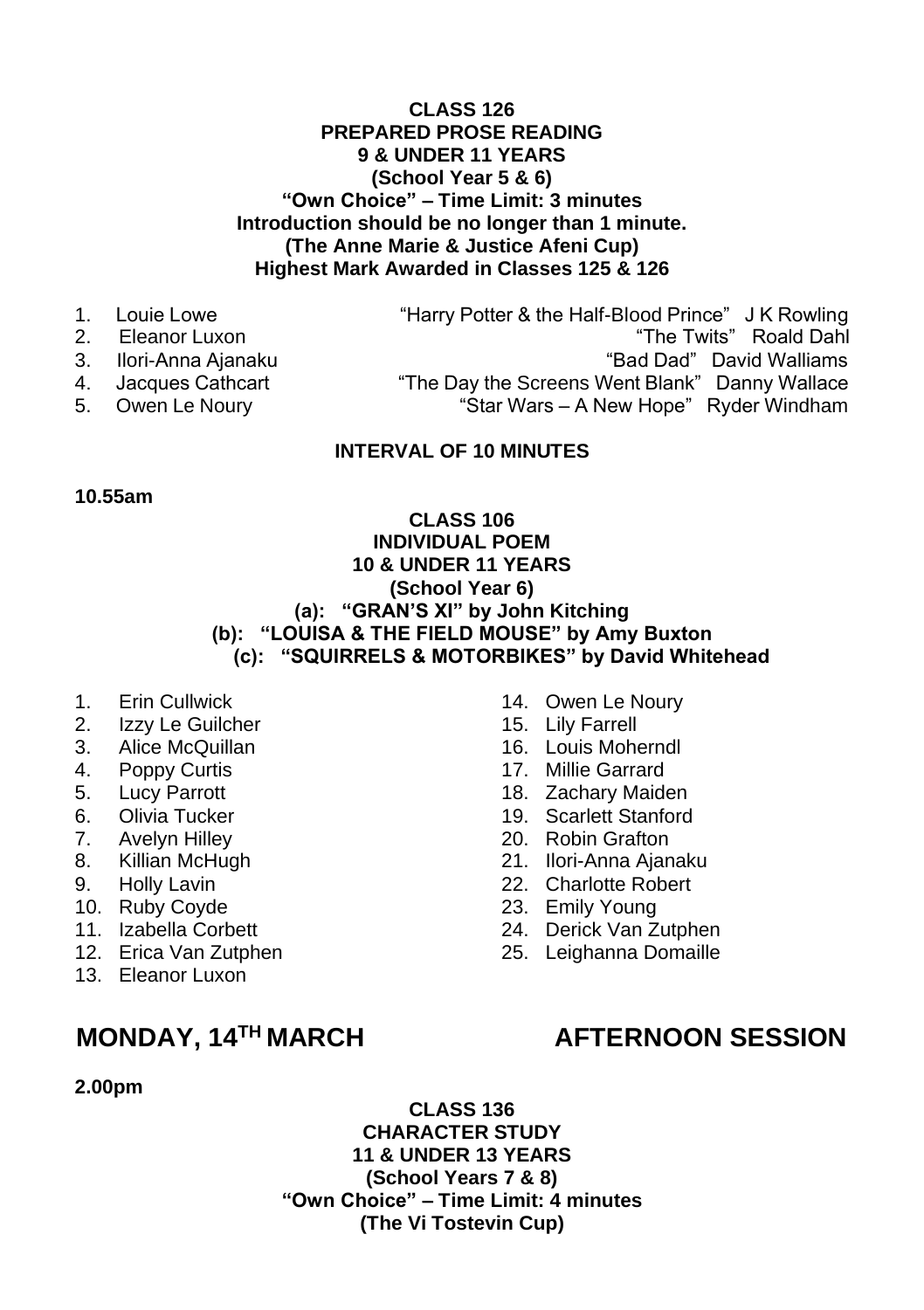- 
- 
- 
- 
- 
- 
- 
- 
- 
- 

1. Isobel Whitford **1. Isobel Whitford** "When Marnie Was There" Joan Robinson<br>2. Anni Miller "The Witches" Roald Dahl 2. Anni Miller "The Witches" Roald Dahl 3. Amelia Blundell "The Worst Witch" Jill Murphy<br>4 Aoefe Gallagher "The "Six Primroses Each" Ellen Dryden 4 Aoefe Gallagher "Six Primroses Each" Ellen Dryden<br>5. Maya Ogier "Six Primroses Each" Ellen Dryden 5. Maya Ogier "Invisible Friends" Alan Ayckbourn<br>6. Mia Larbalestier "In the Witches" Roald Dabl 6. Mia Larbalestier "The Witches" Roald Dahl "The Secret Garden" Frances Hodgson Burnett 8. Millie Aylmer "After Juliet" Sharman MacDonald<br>19. William Coleman "After Juliet" Sharman MacDonald Dahl 9. William Coleman "George's Marvellous Medicine" Roald Dahl "Our Day Out" Willy Russell

# **INTERVAL OF 10 MINUTES**

#### **3.15pm**

## **CLASS 154 DUOLOGUE UNDER 15 YEARS (School Years 10 & below) "Own Choice" – Time Limit: 6 minutes (The S.W.A.T.S. Award)**

- 
- 
- 
- 

1 Beattie Glynn-Riley & Millie Ogier **The Cuckoo Sisters"** Vivien Alcock<br>2 Freva Walley & Eliza Webster **1998** "Brighton Beach Memoires" Neil Simon "Brighton Beach Memoires" Neil Simon 3 Katherine Luxon & Lily-Ella O'Brien "Fish" Ann Cartwight 4. Martha Mitchell & Lea Phillips "Antigone Now" Melissa Cooper

# **3.50pm**

## **CLASS 105 INDIVIDUAL POEM 9 & UNDER 10 YEARS (School Year 5) (a): "CASTLES IN THE SAND" by Dorothy Baker (b): "I'M WRESTLING WITH AN OCTOPUS" by Jack Prelutsky (c): "ROVER" by Adrian Henri**

- 1. Keira Smith
- 2. Emily Garland<br>3. Sammie Cook
- 3. Sammie Cook
- 4. Lola-Mae Hibbins
- 5. Manon Bennalick
- 6. Isabella De Sousa
- 7. Xander Billien
- 8. Ada Torode
- 9. Cameron McHugh
- 10. Florence Sparkes
- 11. Chloe Ferbrache
- 12. Jacques Cathcart
- 13. Isla Ogier
- 14. Aleisha Guilbert
- 15. Vivienne Barclay
- 16. Holly Jones
- 17. Max Kendall
- 18. Kody Domaille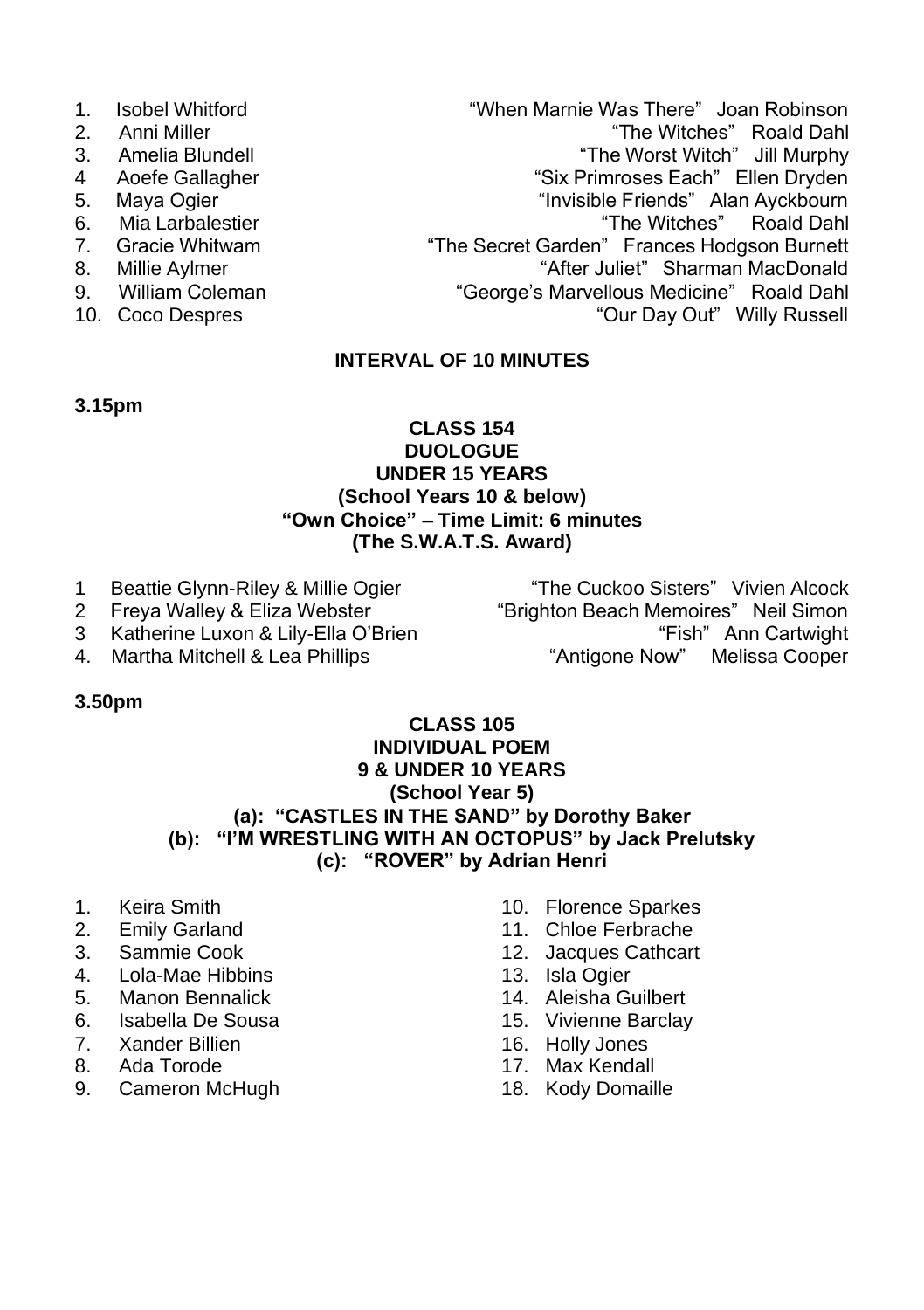# **Classes 160 & 161 will be judged together**

**4.50pm**

# **CLASS 160 MUSICAL TRIO & QUARTET UNDER 9 YEARS "Own Choice" – Time Limit: 5 minutes (The Coppolo & Coyde Trophy)**

1. Olivia Le Tissier, Ishia Morgan & Darcy Reoch-Brehaut

"The Lion King" Disney, John & Rice

# **CLASS 161 MUSICAL TRIO & QUARTET UNDER 13 YEARS (School Years 8 & below) "Own Choice" – Time Limit: 6 minutes (The Colmer Cup)**

1. Lucia Bartholomew, Elvie Coquelin & Robyn Peters "St Trinians" Gilliat & Arnold

# **MONDAY, 14th MARCH EVENING SESSION**

**7.00pm**

# **CLASS 190 POETRY DUO OPEN**

# **"Own Choice" – Time Limit: 5 minutes**

2. Ann Atkinson & Kathryn Prince

1. Claire Cathcart & Jacques Cathcart "Conversation Piece" Gareth Owen<br>2. Ann Atkinson & Kathryn Prince "What is He<sup>o"</sup> D.H. Lawrence

# **7.20pm**

# **CLASS 138 CHARACTER STUDY 15 & UNDER 18 YEARS (School Years 11, 12 & 13) "Own Choice" – Time Limit: 5 minutes (The Enid Zabiela Cup)**

1. Celestine Mahieux "The Laundry Girls" Bill Owen 2. Freya Mitchell **The Reincarnation of Jaime Brown**" Lynne Alvarez 3. Rebecca Philp "Absurd Person Singular" Alan Ayckbourn "Gabriel" Moira Buffini 5. Aidan Concannon "Up 'n' Under" John Godber 6. Maisie Webster "Bus Stop" William Inge 7. Hermione Reoch-Brehaut The Terminone Reoch-Brehaut "Pond Life" Richard Cameron 8. Freya Tardiff "Spine" Bill C Davis 9 Jasmine Morgan "Blink" Phil Porter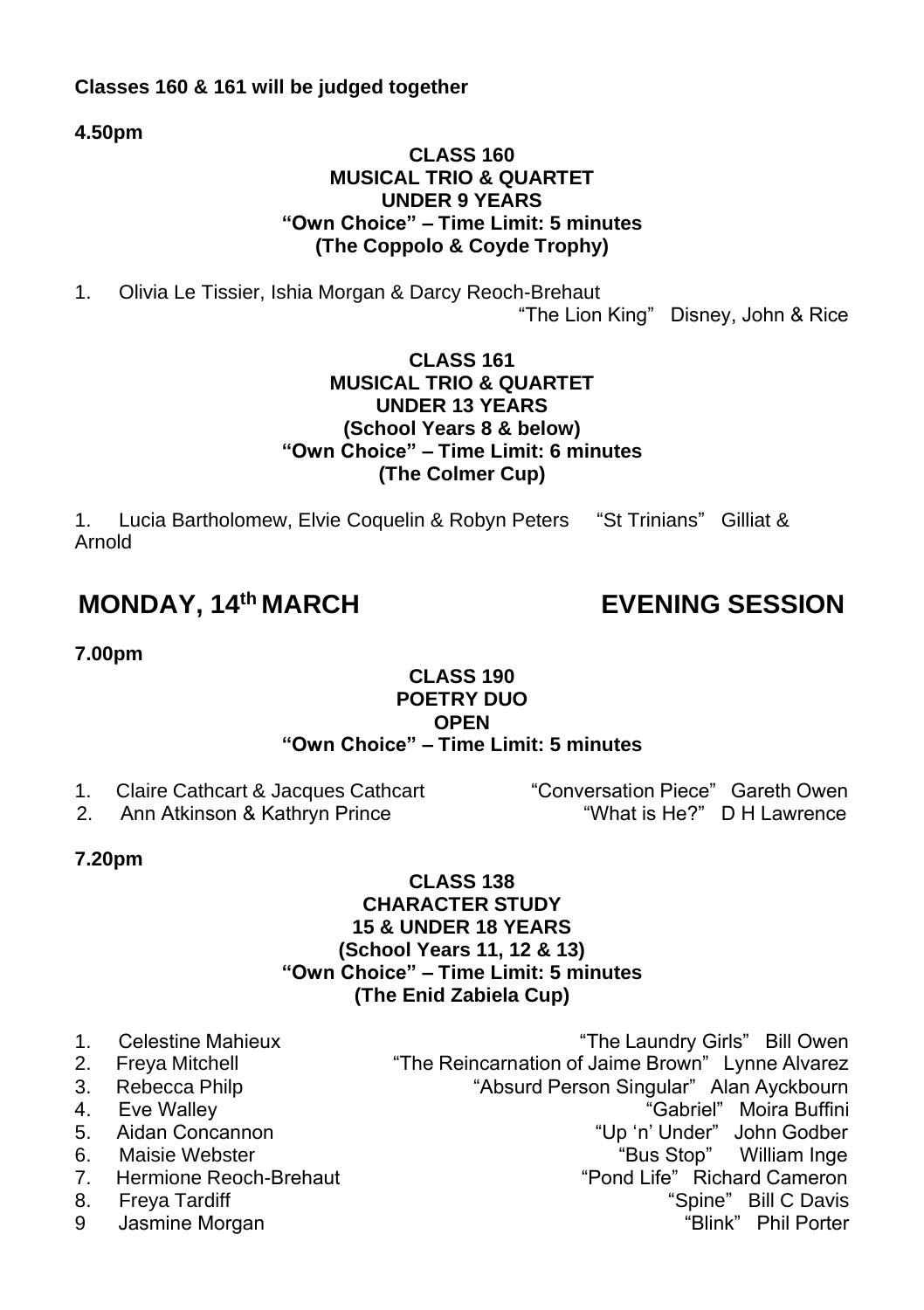#### **8.10pm**

# **CLASS 194 BIBLE READING 18 YEARS & OVER ST JOHN, CHAPTER 10, verses 7-18 Authorised Version Only (The Arnold Le Gallez Memorial Trophy)**

- 1. Joy Liggett
- 2. Amanda Jones
- 3. John Gollop
- 4. Richard McMahon

# **INTERVAL OF 10 MINUTES**

## **8.55pm**

# **CLASS 197 HUMOROUS CHARACTER STUDY 18 YEARS & OVER "Own Choice" – Time Limit: 7 minutes (The Willow Trophy)**

1. Darren Alderton The Controller Controller with the "Risky & Fluke" T D Bidwell

**9.10pm**

# **CLASS 193 PREPARED PROSE READING 18 YEARS & OVER "Own Choice" – Time Limit: 4 minutes Introduction should be no longer than 1 minute. (The Kathleen Canivet Bush Trophy)**

1. Nicola Reoch-Brehaut "Good Omens" Terry Pratchett 2. Jenny Tasker The Collins of the Collins of the Marian School and Tony Collins and Tony Collins 3. Gillian Jackson "Hamnet" Maggie O'Farrell<br>4. John Gollop "The Wind in the Willows" Kenneth Grahame 4. John Gollop "The Wind in the Willows" Kenneth Grahame<br>5. Tina Laurent ""Eat Your Peas" Kes Grav & Nick Sharratt "Eat Your Peas" Kes Gray & Nick Sharratt 6. Suzy Toynton "Little Miss Lucy is Getting Married" Daykin, Daykin & Bankes 7. Amanda Jones "Becoming" Michelle Obama 8. Ann Atkinson **Manual A Passionate Man** Joanna Trollope

- 5. Caroline Allaby
- 6. Suzy Toynton
- 7. Jenny Tasker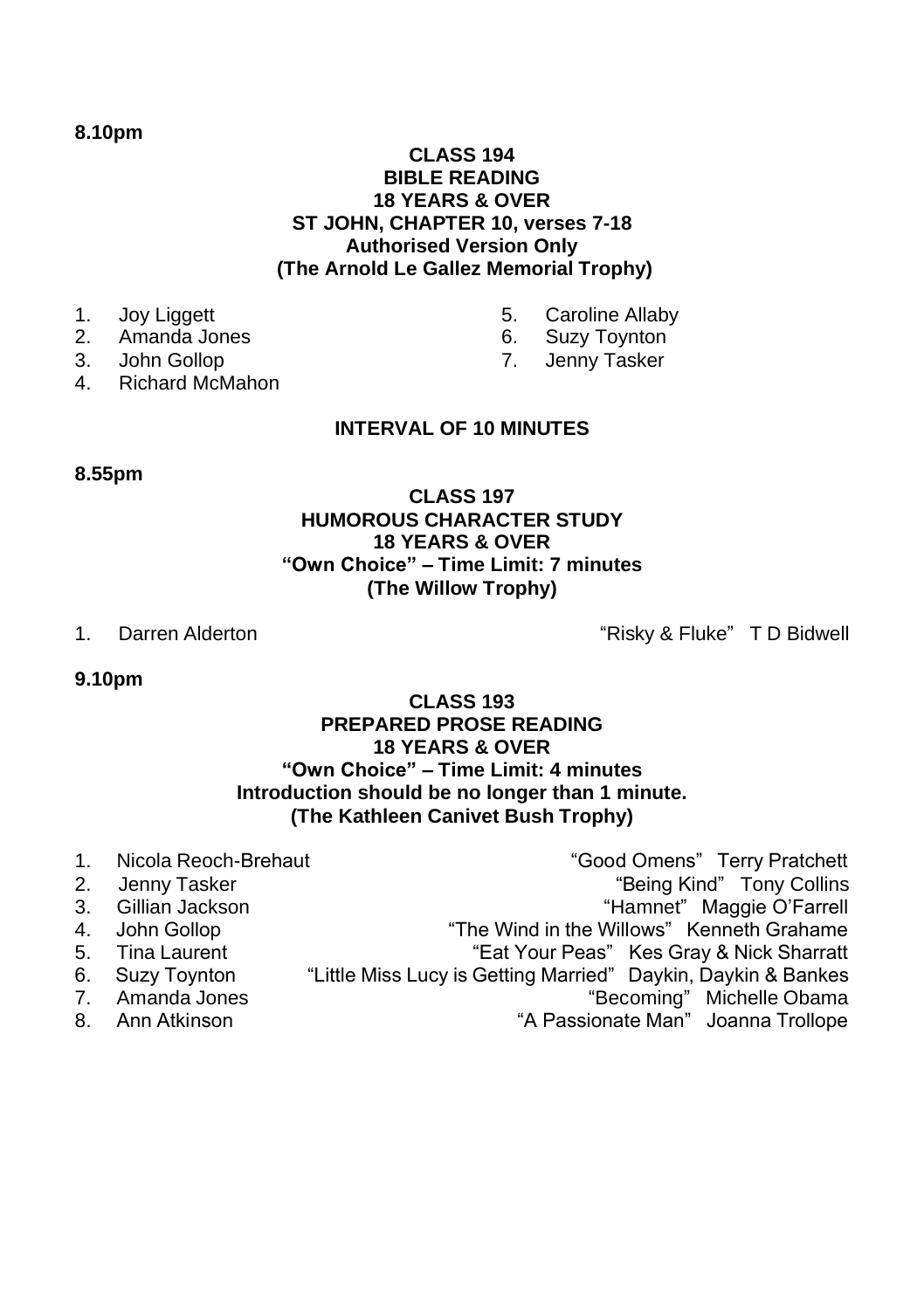# **TUESDAY, 15TH MARCH MORNING SESSION**

#### **9.30am**

# **CLASS 103 INDIVIDUAL POEM 7 & UNDER 8 YEARS (School Year 3)**

# **(a): "MY DAD IS AMAZING" by Ian Souter (b): "WHO'S SEEN JIP?" by Wes Magee (c): "MY BEST FRIEND'S MOTHER" by Grace Andreacchi**

- 1. Jenny James
- 2. James Raines
- 3. Bria Norris
- 4. Nyah Black
- 5. Tiana Billien
- 6. Iyla Loughlin
- 7. Holly Nicholson
- 8. Ava Pike
- 9. Seren Trott
- 10. Phoebe Sebire
- 11. Aoife-Marie Manning
- 12. Jacob Prince
- 13. Amelie Buck
- 14. Lizzy Darlington
- 15. Thea Maddon
- 16. Lily De La Haye
- 17. Lucy Le Cras
- 18. Izak Chan
- 19. Alice Ozanne
- 20. Niamh Eaton
- 21. Rose Brokenshire

# **INTERVAL OF 5 MINUTES**

- 22. Jake Elward
- 23. Edward Randell
- 24. Isabella Robilliard
- 25. Ava Watchman
- 26. Emilia Le Flem
- 27. Bethany Batiste
- 28. Lauren Gardner
- 29. Lola Greenway
- 30. Chester Hockey
- 31. Beatrix Sparkes
- 32. Alicia Cathcart
- 33. Archie Rowe
- 34. Elsie Kellaway
- 35. Sienna Robertson
- 36. Noah Le Noury
- 37. Evie Wyatt
- 38. Elliot Davies
- 39. Olivia Billien
- 40. Lochie Harfield
- 41. Alena Allison

# **INTERVAL OF 10 MINUTES**

#### **Classes 130 & 131 to be judged together 11.05am**

## **CLASS 130 BIBLE READING UNDER 11 YEARS (School Years 6 & below) ST JOHN, CHAPTER 15, verses 9-17 Authorised Version only**

- 1. Sean Feehan
- 2. Siobhan Plevin
- 3. Joe Elward
- 4. Ryan Mogg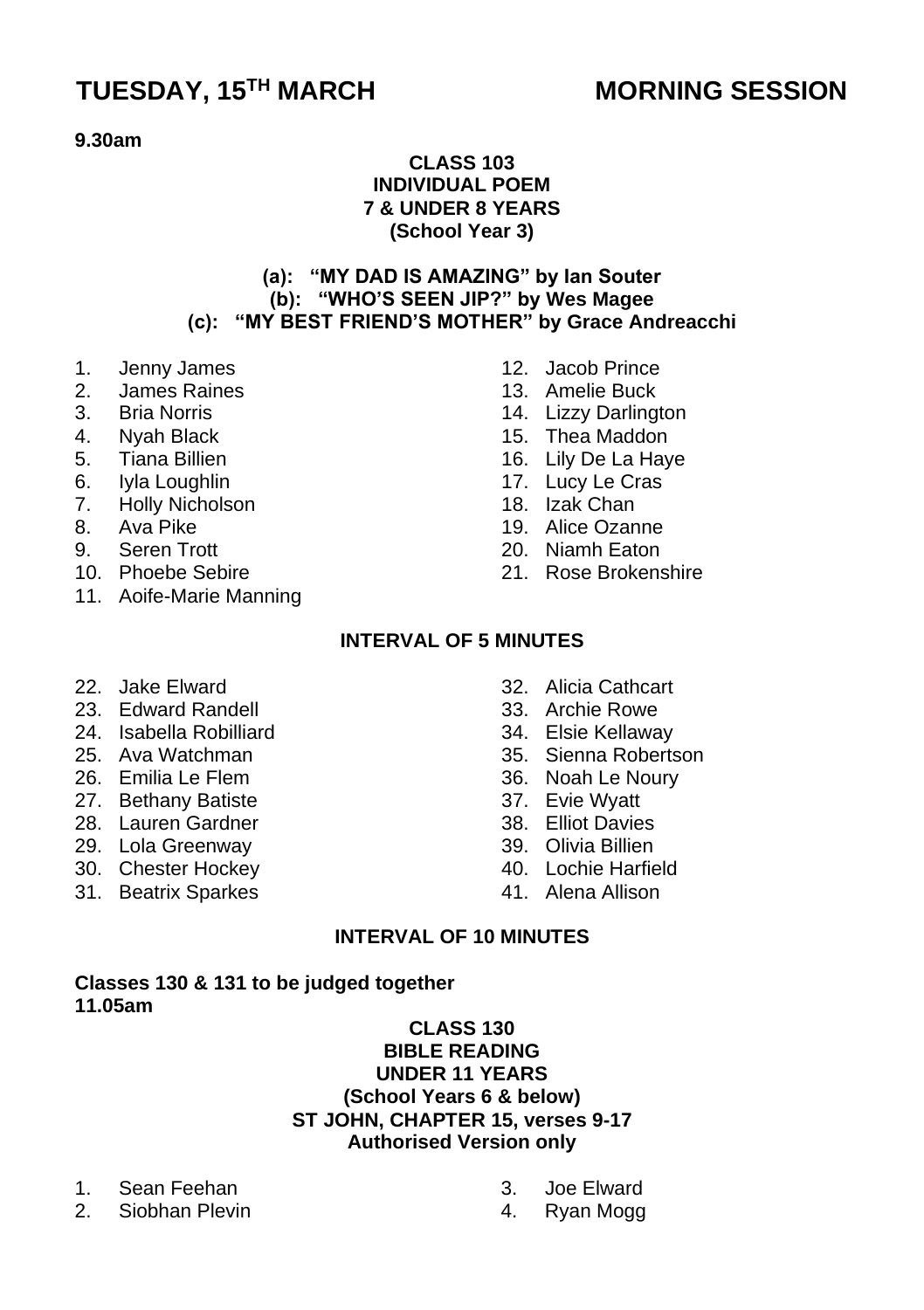## **CLASS 131 BIBLE READING BOYS & GIRLS 11 & UNDER 18 YEARS (School Years 7 to 13) PROVERBS, CHAPTER 16, verses 1-13 Authorised Version only**

## 1. Emily Thoumine

**11.45pm**

#### **CLASS 107 INDIVIDUAL POEM 11 & UNDER 12 YERS (School Year 7) (a): "COUNT ME OUT" by Moira Andrew (b): "SNOWFLAKES" by Clive Sanson (c): "EVERY NIGHT MR MILLER DREAMS" by Bernard Young**

3. Molly Pontin

- 1. Susanna Costley
- 2. Ramsay Ismail

# **TUESDAY, 15TH MARCH AFTERNOON SESSION**

**2.00pm**

## **CLASS 167 GROUP SPEAKING UNDER 9 YEARS (School Years 4 & below) "Own Choice" – Time Limit: 3½ minutes (The Curtis Cup)**

1. Hautes Capelles Primary School "Jim" Hilaire Belloc 2. Hautes Capelles Primary School "The Day I Fell Down the Toilet" Steve Turner 3. Hautes Capelles Primary School "The Jumper Granny Knitted" Paul Cookson

# **INTERVAL OF 5 MINUTES**

# **Classes 139 & 140 will be judged together**

**2.30pm**

# **CLASS 139 MONOLOGUE 7 & UNDER 9 YEARS (School Years 3 & 4)**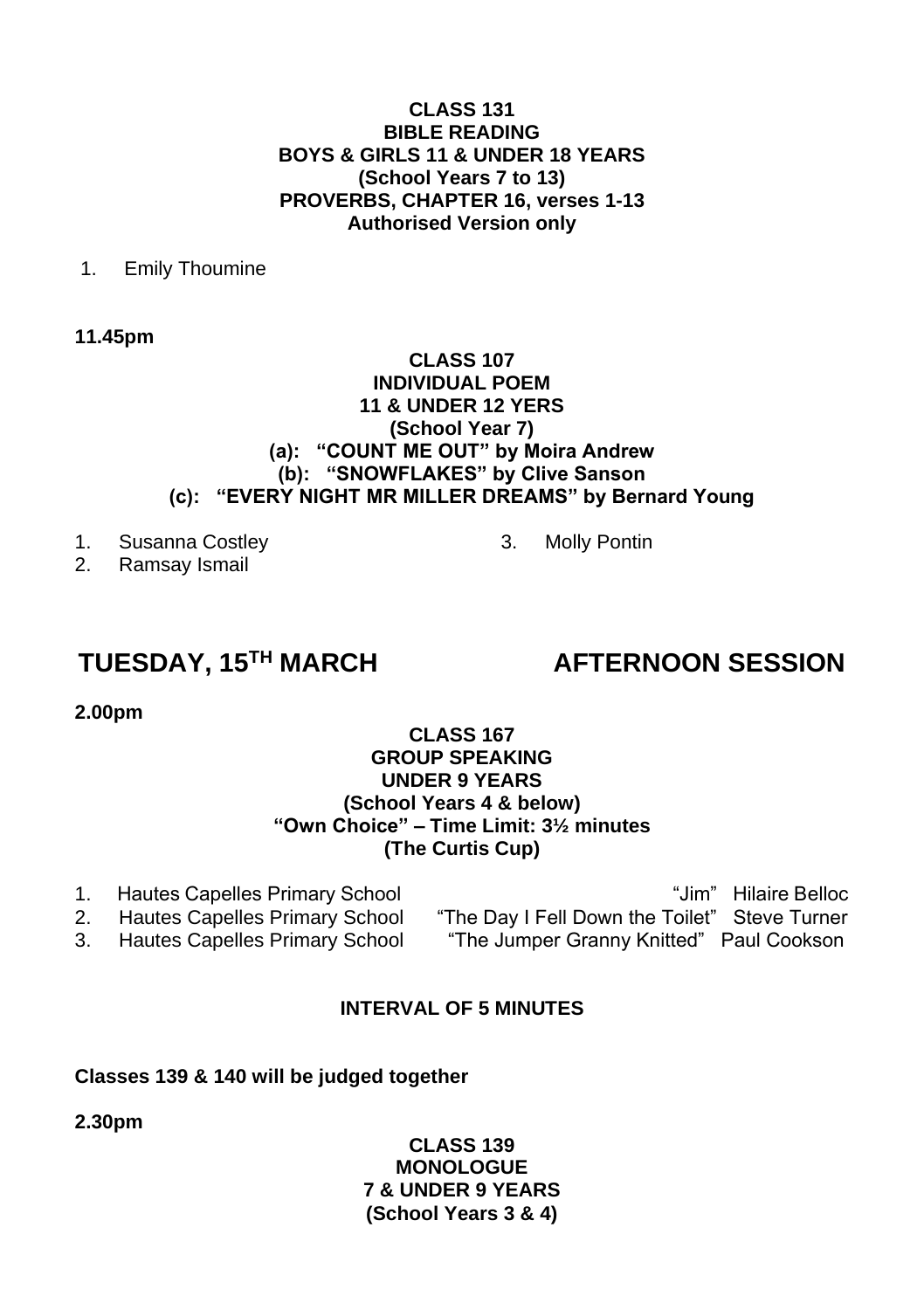# **"Own Choice" – Time Limit: 3 minutes (The Karen Lane Award) Highest Mark Awarded in Classes 139 & 140**

- 
- 
- 
- 
- 
- 

1. Jake Elliot "Trouble" Simon Parker 2. Eva Harris "Tomboy" Anon 3. Darcy Reoch-Brehaut "The Not So Wicked Witch" Rebecca Young 4. Daisy Clarkson **III Clarkson State of Clarkson** "I'm Not Ready" Joanne Watkinson<br>5. Rose Brokenshire **III Clarkson State of the Princess & The Toad**" Anon 5. Rose Brokenshire **The Princess & The Toad** Anon 6. Alicia Cathcart **(1980)**<br>6. Alicia Cathcart **1980 1991** Trouble Simon Parker 6, Alicia Cathcart "Trouble" Simon Parker

## **CLASS 140 MONOLOGUE 9 & UNDER 11 YEARS (School Years 5 & 6) "Own Choice" – Time Limit: 4 minutes (The Karen Lane Award) Highest Mark Awarded in Classes 139 & 140**

- 
- 
- 
- 
- 
- 
- 
- 

1. Jasmine Divall **1. Jasmine Divall 1. Jasmine Divall 1. Jasmine Divall 1. Jasmine 1. Jasmine 1. Jasmine 1. J**<br>2. Daisy McClean 1. Jasmine 1. Jasmine 1. Jasmine 1. Jasmine 1. Jasmine 1. Jasmine 1. Jasmine 1. Jasmine 1. Ja 2. Daisy McClean "The Ballet Exam" Penny Phillips 3. Jacob Morgan "Sundays" Peg Kehret 4. Eleanor Luxon "Mobile Madness" Emma Gordon 5. Kiarra Cleal "Missing Presumed Dead" Heather Stephens<br>6. Charlotte Robert "The Bridesmaid" David Walker 6. Charlotte Robert The Bridesmaid" David Walker (6. The Bridesmaid Archives The Bridesmaid Archives 7. Molly Cook "Orange Blossom Girl" Joan MacAlpine 8. Bella Josling The Cate of the Cate of the "Evil Cat" Christina Kosaki

# **INTERVAL OF 10 MINUTES**

# **Classes 117 & 118 will be judged together**

# **3.50pm**

# **CLASS 117 POETRY DUO UNDER 9 YEARS (School Years 2 & Below) 'Own Choice – Time Limit: 2½ minutes**

1. Theodore Curle & Jodi Payne The Tyger" William Blake

# **CLASS 118 POETRY DUO UNDER 11 YEARS (School Years 6 & Below) 'Own Choice – Time Limit: 3 minutes**

- 1. Siobhan Plevin & Olivia Tucker "Saw My Teacher On a Saturday" Dave Cawley
- 

3. Charlotte McGuffin & Gethin Donnelly "The Spider & The Fly" Mary Howitt

2. Florence Bowley & Mia Le Roux "The Dentist & The Crocodile" Roald Dahl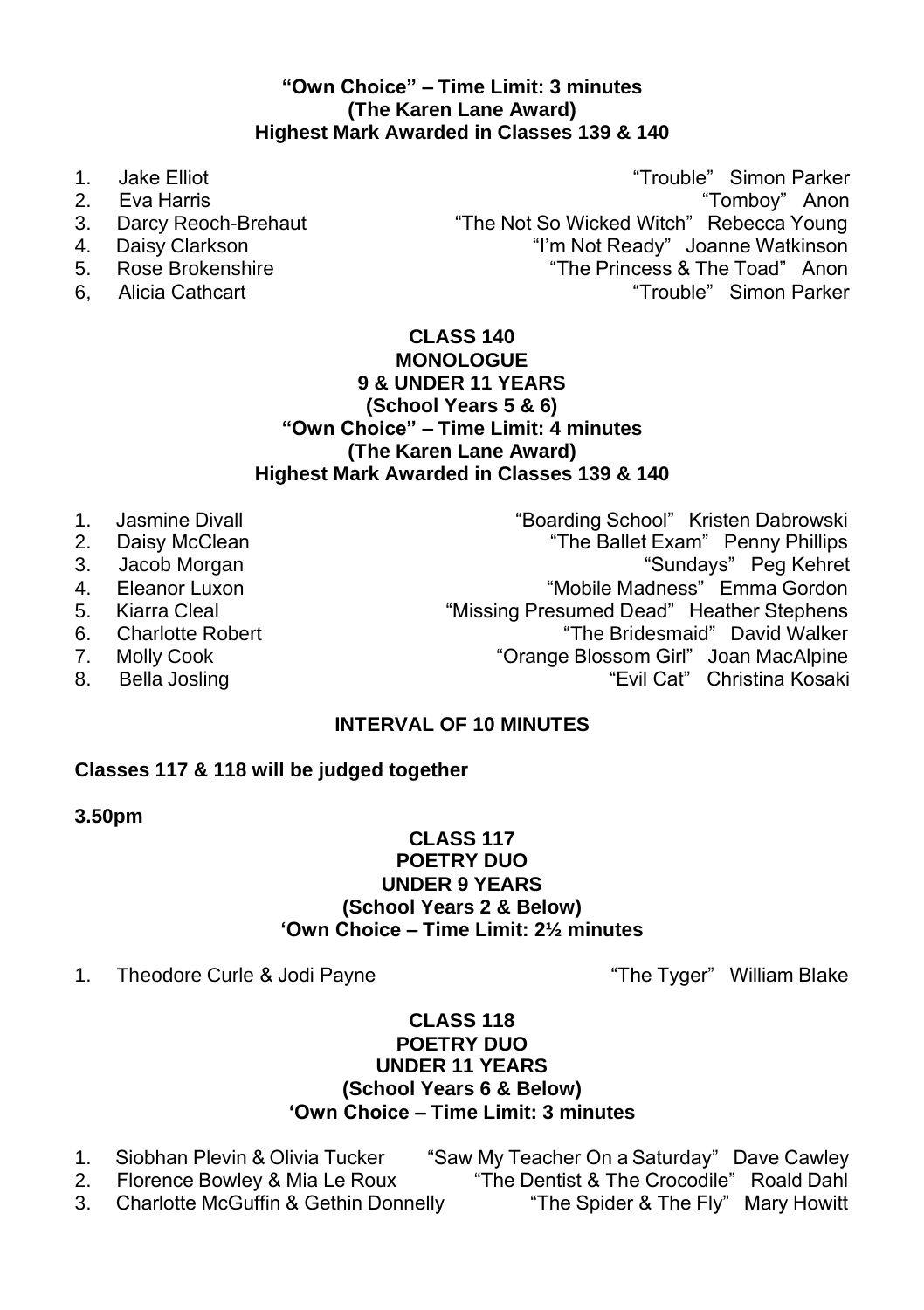## **CLASS 149 MUSICAL CHARACTER STUDY 13 & UNDER 15 YEARS (School Years 9 & 10) "Own Choice" – Time Limit: 5 minutes (The Betty Robilliard Cup)**

- 1. Beattie Glynn-Riley "The Railway Children" John, Nesbit & Woolford
- 2. Eliza Webster "Honk!" Stiles & Drewe
- 
- 3. Freya Walley "Newsies" Alan Menken<br>4. Claudia Radford "Nicked" Holzman & Schwartz 4. Claudia Radford **1988 12 Claudia Radford** 1. Claudia Radford 1. Claudia Radford 1. Claudia 1. Claudia 1. Claudia 1. Claudia 1. Claudia 1. Claudia 1. Claudia 1. Claudia 1. Claudia 1. Claudia 1. Claudia 1. Claudia 1. Clau
- 
- 6. Tilly Hamilton The Contract of the Contract of the Honk!" Stiles & Drewe

# **TUESDAY, 15TH MARCH EVENING SESSION**

"Beetlejuice" King & Brown

# **7.00pm**

## **CLASS 155 DUOLOGUE UNDER 18 YEARS (School Years 13 & below) "Own Choice" – Time Limit: 6 minutes (The Webster Trophy)**

- 1. Rebecca Philp & Eve Walley "Scattered Showers" Joseph Arnone 2. Lucia Enevoldson & Ellie Hicks "Split Down the Middle" David Campton 3. Zaheer Anees & Ed Clarke "Cradle to Grave" Danny Baker<br>4. Yvie Coyde & Celestine Mahieux "In Need of Care" David E Rowley 4. Yvie Coyde & Celestine Mahieux "In Need of Care" David E Rowley<br>5. Hermione Reoch-Brehaut & Aidan Concannon "Skungpoomery" Ken Campbell
- 5. Hermione Reoch-Brehaut & Aidan Concannon
- 6 Sam Davison & Joe Mansell "Dumb Waiter" Harold Pinter

# **7.55pm**

## **CLASS 185 SET POETRY & PROSE 18 YEARS & OVER Poem: "WATER PICTURE" by May Swenson Prose: "THE LIFE & TIMES OF THE THUNDERBOLT KID" by Bill Bryson (The Minerva Trophy)**

1. Nicola Reoch-Brehaut

**4.15pm**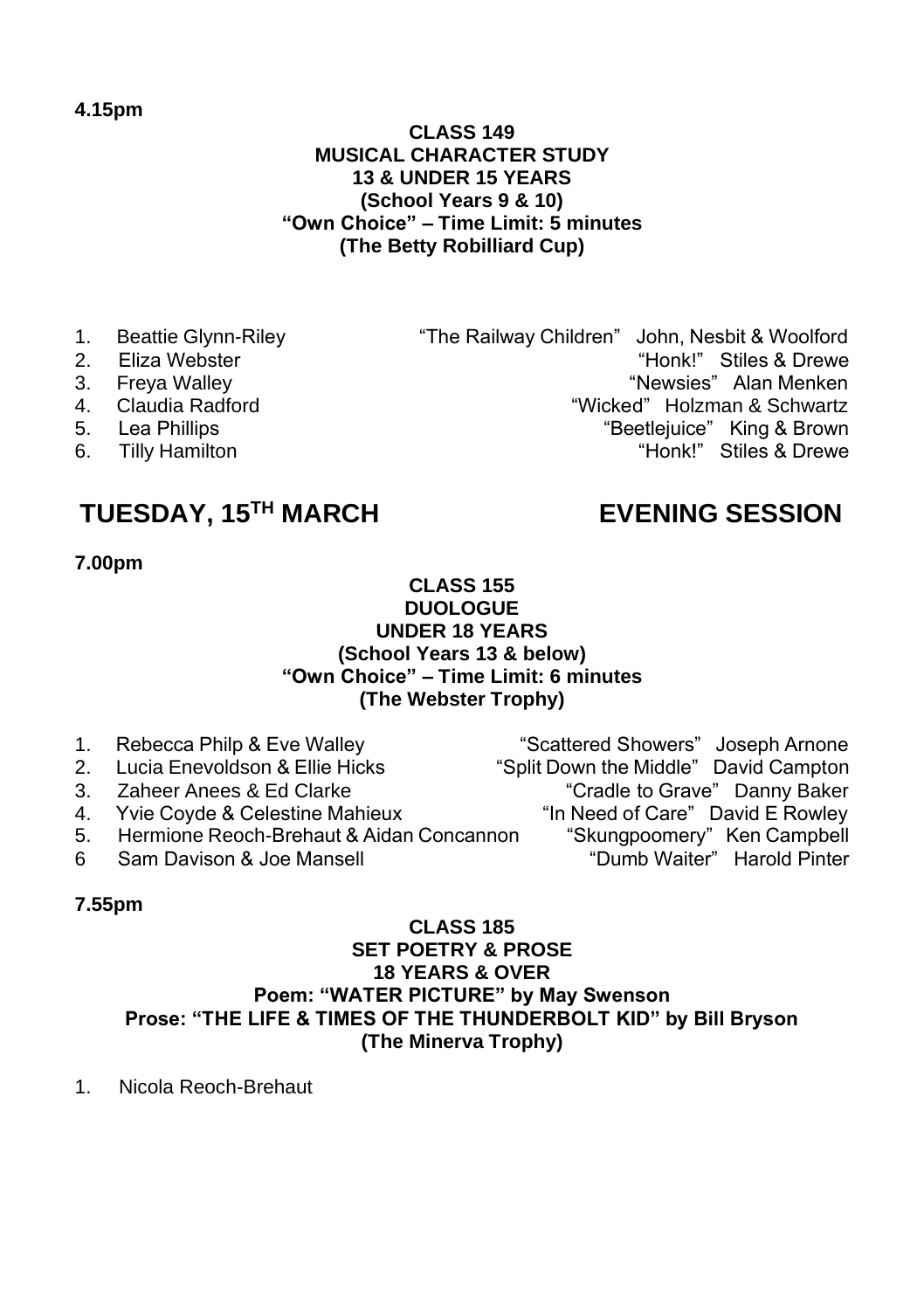## **8.15pm**

# **CLASS 189 SONNET 18 YEARS & OVER "Own Choice" (The Clive Gillingham Memorial Trophy)**

1. Ann Atkinson **1. Ann Atkinson** sensor and the sensual metal wendy Cope "Christmas Ornaments" Wendy Cope 2. Amanda Jones "Composed Upon Westminster Bridge. September 3. 1802" "Composed Upon Westminster Bridge, September 3, 1802" William Wordsworth

# **INTERVAL OF 10 MINUTES**

## **8.40pm**

## **CLASS 191 ORGINAL VERSE 18 YEARS & OVER Reading of Own Poem - Time Limit: 4 minutes 50% of marks for Poem: 50% of marks for reading (The Joan Willard Trophy)**

- 
- 

## **9.00pm**

## **CLASS 207 REMINISCENCE 18 YEARS & OVER "Own Choice" – Time Limit: 5 minutes (The Freda Wolley Cup)**

- 1. Suzy Toynton 2. John Gollop
	-

#### **9.15pm**

## **CLASS 200 DRAMATIC DUOLOGUE OPEN "Own Choice" – Time Limit: 7 minutes (The Freddie Nash Memorial Trophy)**

|    | 1. Dave Hyett & Jon Ozanne               | "Of Mice & Men" John Steinbeck    |
|----|------------------------------------------|-----------------------------------|
|    | 2. Sam Hearne & Stephen Keenan           | "One Flew Over the Cuckoo's Nest" |
|    |                                          | Dale Wasserman                    |
|    | 3. Alix Coubrough-Barnett & Jared Caine  | "Beautiful Thing" Jonathan Harvey |
| 4. | Stephanie Andrijasevic & Gillian Jackson | "The Beauty Queen of Leenane"     |
|    |                                          | Martin McDonagh                   |
|    |                                          |                                   |

1. Tina Laurent **The Contract Contract Contract Contract Contract Contract Contract Contract Contract Contract Contract Contract Contract Contract Contract Contract Contract Contract Contract Contract Contract Contract Con** 2. John Gollop "Ice Cream"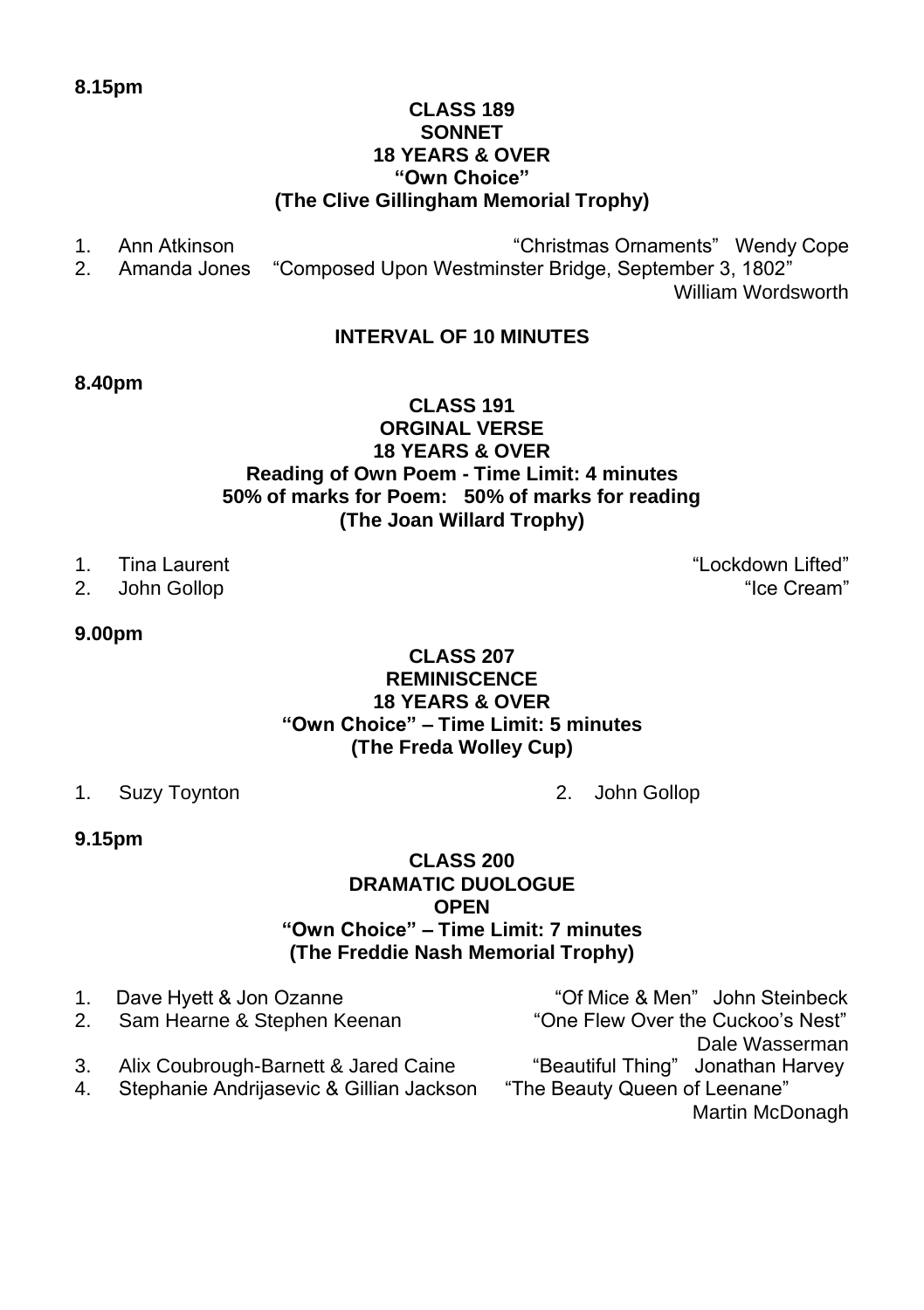# **WEDNESDAY, 16TH MARCH MORNING SESSION**

# **9.30am**

# **CLASS 104 INDIVIDUAL POEM 8 & UNDER 9 YEARS (School Year 4) (a): "LORETTA LOST A TOOTH AT LUNCH" by Eric Ode**

- **(b): "MRS MATHER" by Colin McNaughton**
	- **(c): "HI HO, HI HO" by Clare Bevan**
- 1. Ciara Shaw<br>2. Solomon Be
- 2. Solomon Bearder
- 3. Scarlett Robin
- 4. Evie Collas
- 5. Lilith Duffy
- 6. Marlee Bienvenu
- 7. Ethan Cullwick
- 8. Olivia Le Tissier
- 9. Ishia Morgan
- 10. Tabitha Cunningham
- 11. Chloe Young
- 12. Bella Tuffitt
- 13. Max Sykes
- 14. Annabel Grafton
- 15. Amelia-Jane Bougourd
- 16. Bethan Flower
- 17. Darcy Reoch-Brehaut
- 18. Hayden Batiste
- 19. Oscar Hards
- 20. Tia Millar
- 21. Jackson Sarahs
- 22. Elodie Woodward
- 23. Buddy Leaman
- 24. Grace Harris
- 25. Isaac Browning
- 26. Chloe Falla
- 27. Millie Burke
- 28. Amelia Spratt
- 29. Joshua Mollet
- 30. Lucy Millar
- 31. Alfie Collenette
- 32. Francesca Naftel
- 33. Bella Marriot

# **INTERVAL OF 10 MINUTES**

#### **Classes 127 & 129 will be judged together**

#### **10.50am**

# **CLASS 127 PREPARED PROSE READING 11 & UNDER 13 YEARS (School Years 7 & 8) "Own Choice" – Time Limit: 3½ minutes Introduction should be no more than 1 minute. (The Martyn Guille Cup)**

1. Mia Larbalestier "The Boy in the Striped Pyjamas" John Boyne

**CLASS 129 PREPARED PROSE READING 15 & UNDER 18 YEARS (School Years 11. 12 & 13) "Own Choice" – Time Limit: 4 minutes**

1. Hermione Reoch-Brehaut "Life of Pi" Yann Martel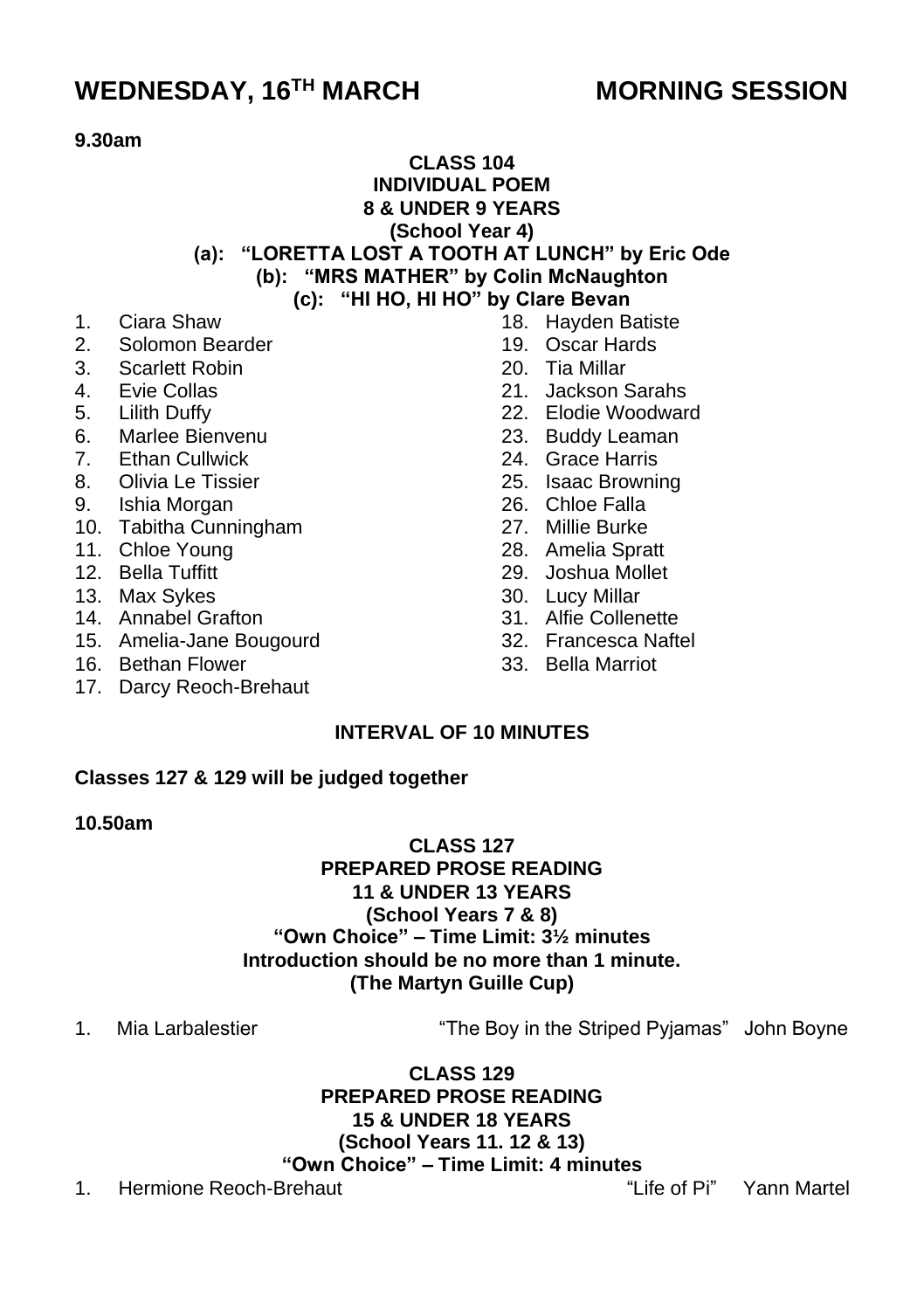# **Classes 113 & 114 will be judged together**

**11.10am**

# **CLASS 113 INDIVIDUAL POEM 9 & UNDER 11 YEARS (School Years 5 & 6) 'Own Choice' – Time Limit: 3 minutes (The Georgina Pearce Rememberance Trophy) Highest Mark Awarded in Classes 112, 113, 114 & 115**

- 
- 

1. Siobhan Plevin "Homework, Oh Homework!" Jack Prelutsky 2. Eleanor Luxon "If I Were Ruler of the World" Bill Dodds

# **CLASS 114 INDIVIDUAL POEM 11 & UNDER 14 YEARS (School Years 7, 8 & 9) 'Own Choice' – Time Limit: 3 minutes (The Georgina Pearce Rememberance Trophy) Highest Mark Awarded in Classes 112, 113, 114 & 115**

1. Mia Larbalestier "Time is Meant to Heal" Kim Thompson 2. Emily Thoumine "The Scorpion" Roald Dahl

# **Classes 121 & 122 will be judged together**

**11.25am**

# **CLASS 121 ORIGINAL VERSE 7 & UNDER 9 YEARS (School Years 3 & 4) Reading of Own Poem – Time Limit: 2 minutes (The Kingston Trophy) Highest Mark Awarded in Classes 121 & 122**

1. Alice Ozanne "Me, You"

# **CLASS 122 ORIGINAL VERSE 9 & UNDER 11 YEARS (School Years 5 & 6) Reading of Own Poem – Time Limit: 3 minutes (The Kingston Trophy) Highest Mark Awarded in Classes 121 & 122**

**11.40am**

1. Holly Smith "Cakes" 2. Vivienne Barclay "The Crunch of Leaves" 3. Molly Grunberg  $\blacksquare$   $\blacksquare$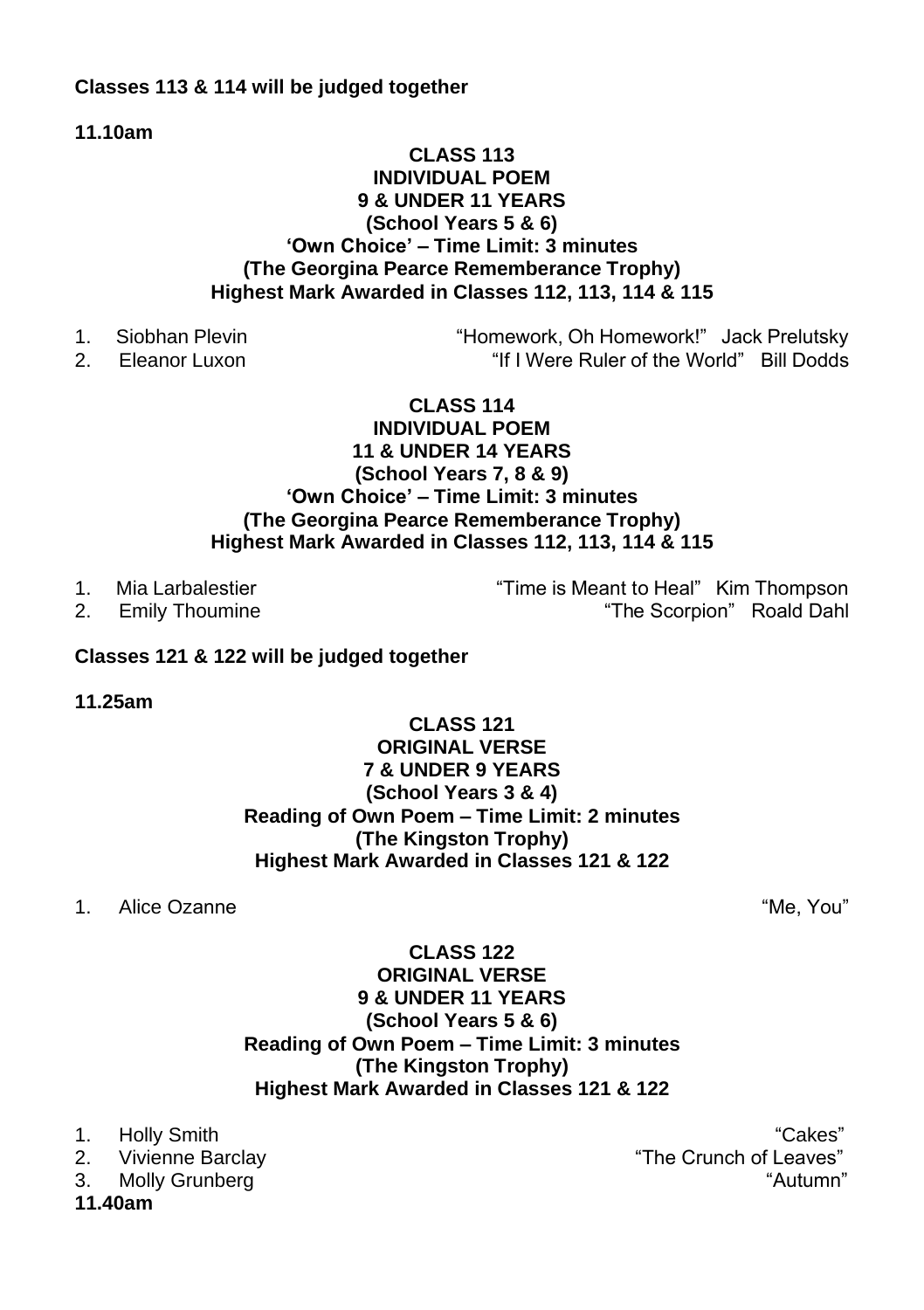## **CLASS 196 SIGHT READING 15 & UNDER 18 YEARS (School Years 11, 12 & 13) (The Schroder Trophy) Choice to be made by the Adjudicator on the date of performance.**

1. Hermione Reoch-Brehaut 2. Lily Becker

# **WEDNESDAY, 16TH MARCH AFTERNOON SESSION**

**2.00pm**

# **CLASS 165 GROUP SPEAKING UNDER 5 YEARS (School Years Pre-School & Reception) "Own Choice" – Time Limit: 2½ minutes (The Foss Trophy)**

1. Amherst Infants School **1. Amherst Infants School community** "Owl Babies" Martin Waddell 2. The Ladies' College Pre-Preparatory Department "Dirt On My Shirt"

2. The Ladies' College Pre-Preparatory Department

Jeff Foxworthy

# **INTERVAL OF 5 MINUTES**

# **2.25pm**

# **CLASS 134 CHARACTER STUDY 7 & UNDER 9 YEARS (School Years 3 & 4) "Own Choice" – Time Limit: 3½ minutes (The Shaun Winterflood Trophy)**

- 
- 

1. Ishia Morgan "Ballet Shoes" Noel Streatfield 2. Bobby Cole "The Seesaw Tree" David Wood

# **2.45pm**

## **CLASS 157 MUSICAL DUO UNDER 9 YEARS (School Years 4 & Below) "Own Choice" – Time Limit: 5 minutes (The Mr & Mrs W M Keyho Trophy)**

1. Matilda Colmer & Oscar Hards "Mary Poppins" Sherman & Sherman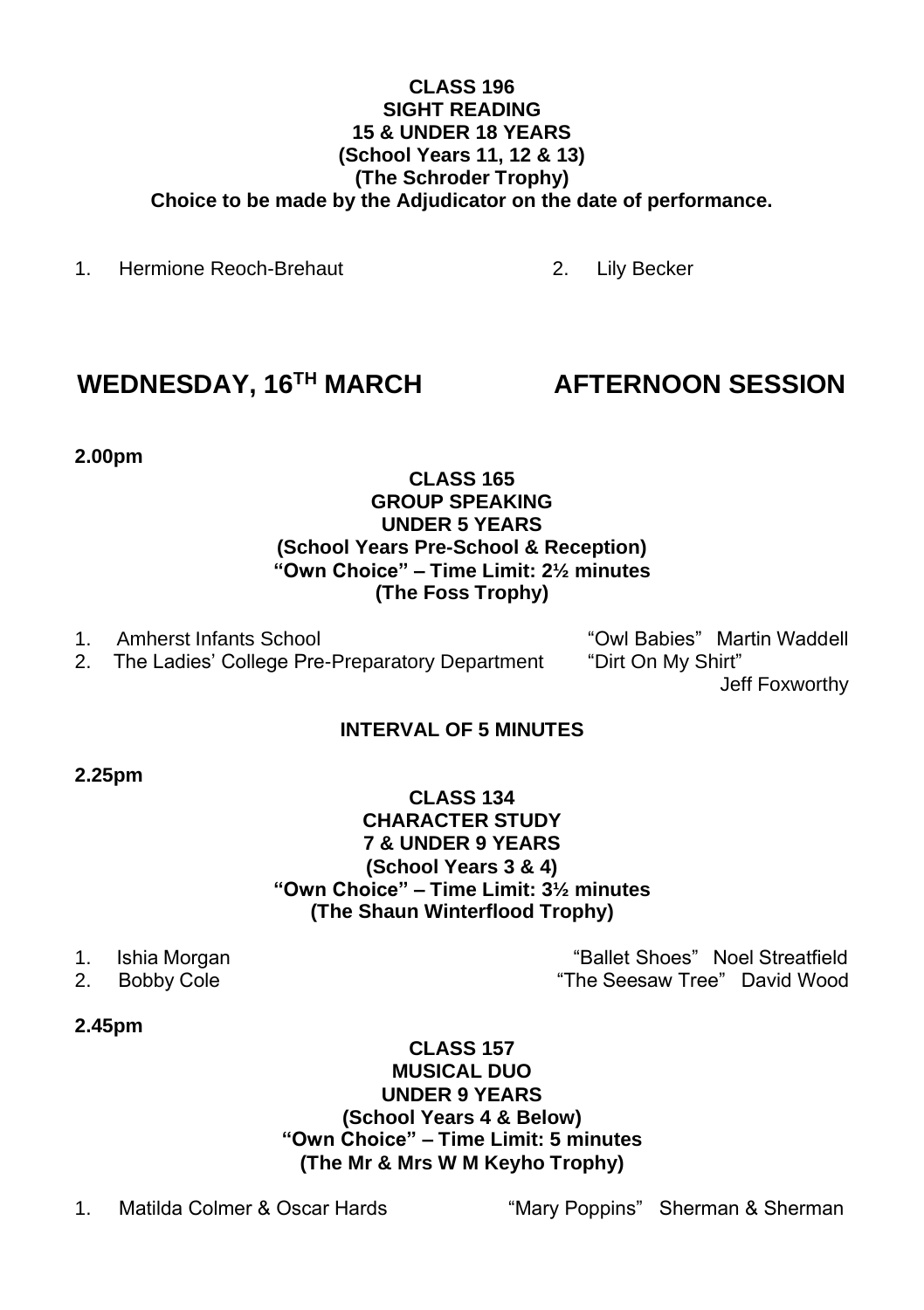## **CLASS 147 MUSICAL CHARACTER STUDY 9 & UNDER 11 YEARS (School Years 5 & 6) "Own Choice" – Time Limit: 5 minutes (The Betty Robilliard Cup)**

| 1.<br>2.       | <b>Scarlet Stanford</b> | "Charlie & the Chocolate Factory" Bricusse, Dahl & Seltzer                  |
|----------------|-------------------------|-----------------------------------------------------------------------------|
|                | Maia Allez              | "My Fair Lady" Lerner & Loewe                                               |
| 3.             | <b>Chloe Toumine</b>    | "School of Rock" Lloyd Webber, Slater & Fellowes                            |
| 4 <sup>1</sup> | Matilda Blackwell       | "The Greatest Showman" Bicks & Condon                                       |
| 5.             | <b>Holly Lavin</b>      | "The Secret Garden" Hodgson Burnett, Simon & Norman                         |
|                | 6. Florence Sparkes     | "You're a Good Man Charlie Brown" Gordon, Gesner & Schulz                   |
|                |                         | 7. Jacob Morgan "The Secret Diary of Adrian Mole Aged 13%" Townsend, Cleary |
|                |                         | & Brunger                                                                   |
| 8.             | Eleanor Luxon           | "Annie" Strouse & Charnin                                                   |
|                |                         | <b>INTERVAL OF 10 MINUTES</b>                                               |

9. Lottie Colmer "Frozen" Lee, Lopez & Anderson-Lopez 10 Holly Jones "Seussical" Ahrens & Flaherty 11. Beatrice Wilson "A Little Princess" Hodgson Burnett, Lippa & Crawley<br>12. Isla Ogier (1996) "A Little Princess" Hodgson Burnett, Lippa & Catlett 12. Isla Ogier "Pinocchio" Disney & Catlett<br>13. Ruby Coyde "You're a Good Man Charlie Brown" Gordon, Gezner & Schultz 13. Ruby Coyde "You're a Good Man Charlie Brown" Gordon, Gezner & Schultz "Sofia The First" Guy Dearden 15. Robyn Peters **The Coleman Cy Coleman** "Barnum" Cy Coleman 16. Maeve Nally "Charlie & The Chocolate Factory" Brucusse, Dahl & Seltzer

# **WEDNESDAY, 16TH MARCH EVENING SESSION**

**7.00pm**

# **CLASS 111 INDIVIDUAL POEM 16 & UNDER 18 YEARS (School Years 12 & 13) "THE APPLE RAID" by Vernon Scannell (The Enid Zabiela Cup)**

- 1. Hermione Reoch-Brehaut
- **7.10pm**

**CLASS 184 INDIVIDUAL POEM 18 YEARS & OVER "Own Choice" – Time Limit: 4 minutes (The Joyce Cook Trophy)**

1. Mo Ismail "To a Mouse" Robert Burns 2. John Gollop **Contract Contract Contract Contract Contract Contract Contract Contract Contract Contract Contract Contract Contract Contract Contract Contract Contract Contract Contract Contract Contract Contract Contract**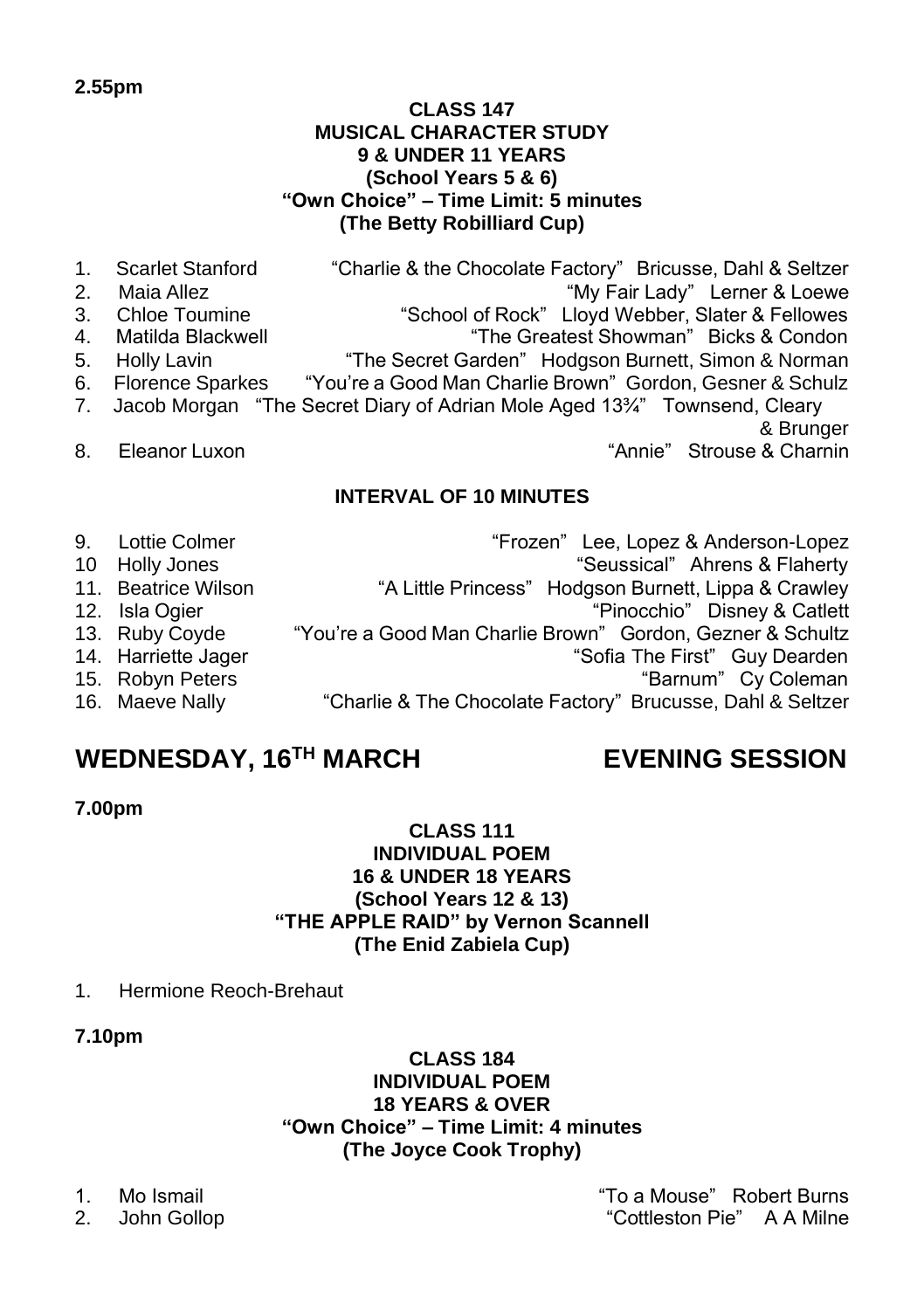## **7.30pm**

# **CLASS 199 CLASSICAL CHARACTER STUDY (Pre 1800) 18 YEARS & OVER "Own Choice" – Time Limit: 5 minutes (The Mary Toms Trophy)**

- 1. Alison Castle "Romeo Juliet Act 1, Scene III" William Shakespeare 2. Darren Alderton "A Midsummer Night's Dream Act V, Scene 1" William Shakespeare 3. Lucy Cave "Othello Act IV, Scene III" William Shakespeare
- **8.00pm**

# **CLASS 203 IMPROVISED DUOLOGUE Time Limit: 5 minutes (The Laurent Trophy) Choice to be made by the Adjudicator on the date of performance.**

1. Tina Laurent & Suzy Toynton

# **INTERVAL OF 10 MINUTES**

## **Classes 179 & 213 will be judged together**

#### **8.25pm**

# **CLASS 179 SCRIPTED MUSICAL GROUP WORK UNDER 18 YEARS (School Years 13 & below) "Own Choice" – Time Limit: 20 minutes (The Oliver Family Shield)**

- 
- 

1. G.A.T.E.<br>2. Avril Farl Centre 1990 (1990) "Hegally Blonde" O'Keefe Beniamin & Hach "Legally Blonde" O'Keefe, Benjamin & Hach

# **CLASS 213 DEVISED MUSICAL GROUP WORK OPEN "Own Choice" – Time Limit: 20 minutes (The G.A.D.O.C Trophy)**

1. The Laughing Cows The Shelf" and the Shelf"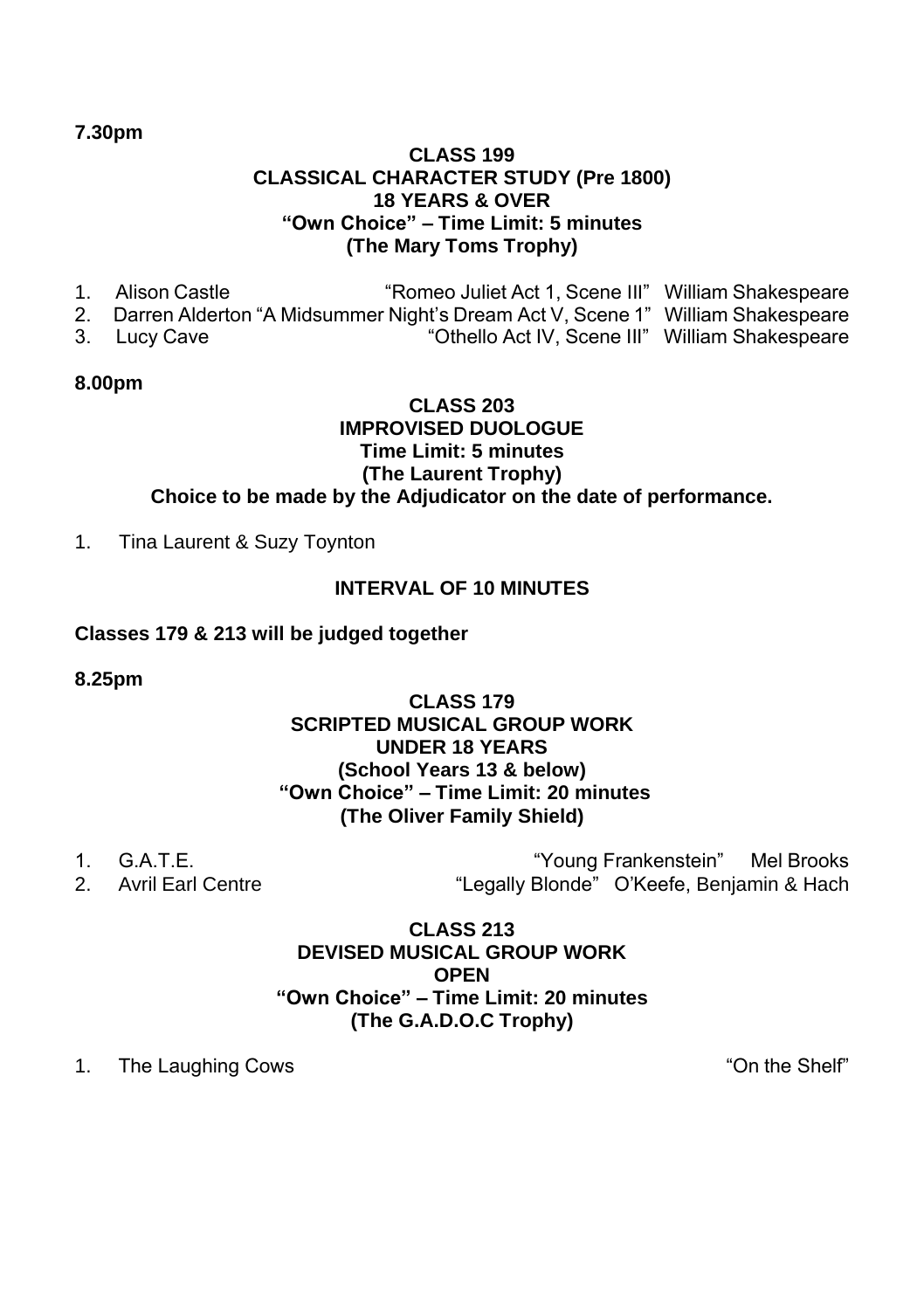# **THURSDAY, 17TH MARCH AFTERNOON SESSION**

#### **2.00pm**

# **CLASS 168 GROUP SPEAKING UNDER 11 YEARS (School Years 6 & below) "Own Choice" – Time Limit: 4 minutes (The Teachers' Associations' Trophy)**

| 1. Amherst Junior School              |  |  |  | "The Dentist & The Crocodile" Roald Dahl |  |
|---------------------------------------|--|--|--|------------------------------------------|--|
| 2. Elizabeh College Junior School     |  |  |  | "Tiddler" Julia Donaldson                |  |
| 3. Amherst Junior School              |  |  |  | "Sick" Shel Silverstein                  |  |
| 4. La Mare de Carteret Primary School |  |  |  | "Jim" Hilaire Belloc                     |  |
|                                       |  |  |  |                                          |  |

5. Amherst Junior School "Not Done Your Homework" Josie Whitehead

# **INTERVAL OF 5 MINUTES**

**2.45pm**

## **CLASS 151 DUOLOGUE UNDER 9 YEARS (School Years 4 & Below) 'Own Choice' – Time Limit: 4 minutes (The Curtis Cups)**

- 
- 2. Olivia Le Tissier & Darcy Reoch-Brehaut

1. Amelie Buck & Marnie Cairns "Tinkerbell" Disney "Tinkerbell" Disney<br>2. Olivia Le Tissier & Darcy Reoch-Brehaut "Christmas Again" Anon

#### **3.05pm**

# **CLASS 146 MUSICAL CHARACTER STUDY 7 & UNDER 9 YEARS (School Years 3 & 4) "Own Choice" – Time Limit: 4 minutes (The Elizabeth Langlois Cup)**

- 
- 
- 

1. Charlotte Meades "James & The Giant Peach" Pasek & Paul 2. Tabitha Blackwell **The Seussical, The Musical**" Ahrens & Flaherty 3. Phoebe Sebire "The Wizard of Oz" Harburg & Arlen

# **INTERVAL OF 10 MINUTES**

#### **3.40pm**

**CLASS 163 CLASSICAL DUOLOGUE (Pre 1800) 11 & UNDER 15 YEARS (School Years 7, 8, 9 & 10) "Own Choice" – Time Limit: 4 minutes (The Joyce Cook Memorial Trophy)**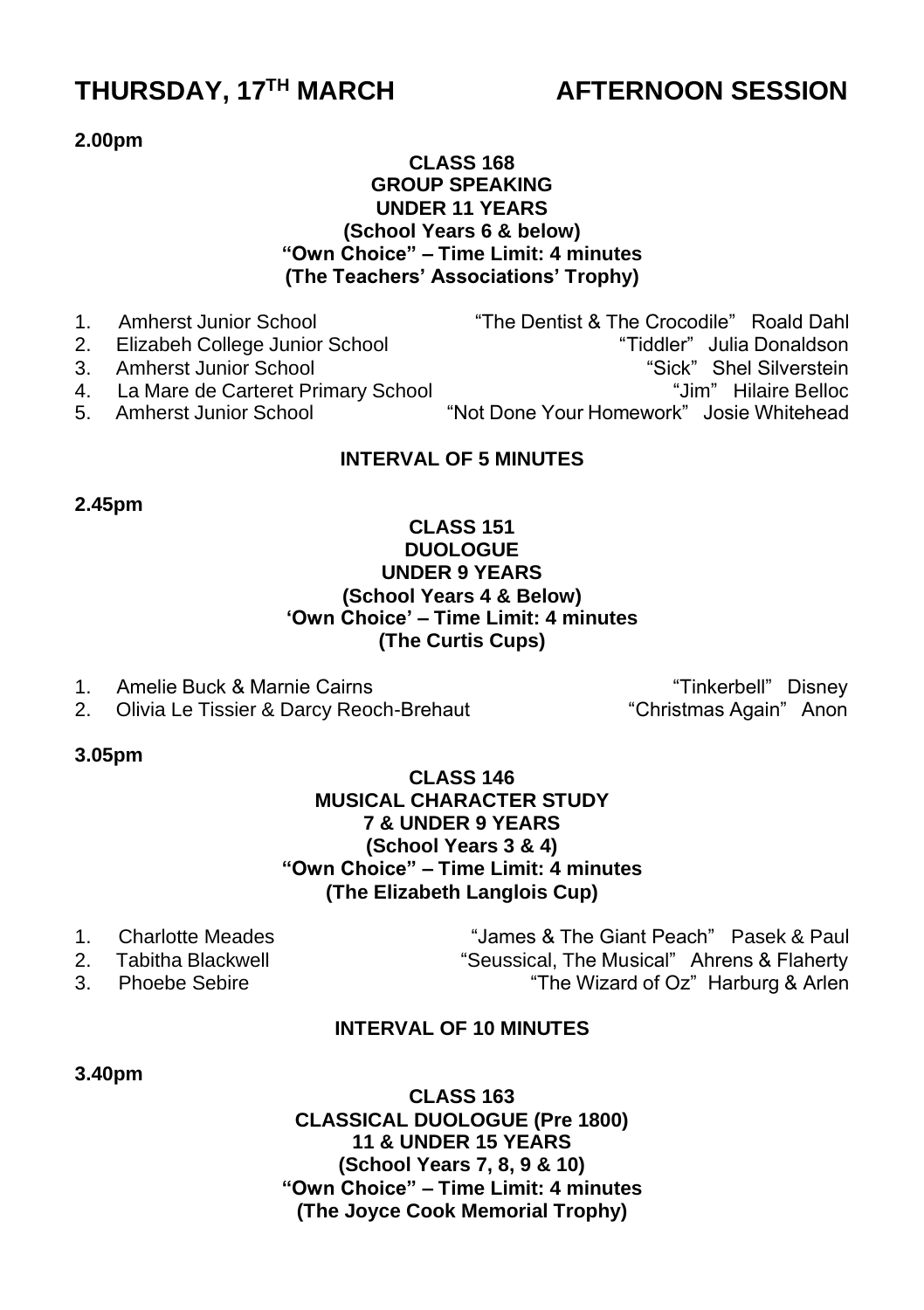1. Layla Ferguson & Amy Partridge The State of "Antigone" Jean Anouilh

# **3.50pm**

# **CLASS 135 CHARACTER STUDY 9 & UNDER 11 YEARS (School Years 5 & 6) "Own Choice" – Time Limit: 4 minutes (The Mitchell Trophy)**

- 1. Sylvie Morton **1. Sylvie Morton 1.** "The Lion, The Witch & The Wardrobe" C S Lewis 2. Holly Lavin
- 
- 2. Holly Lavin "Charlie & The Chocolate Factory" Roald Dahl 3. Izabella Corbett "Whistle Down the Wind" Mary Hayley Bell
- 4. Jacques Cathcart "Danny Champion of the World" Roald Dahl
- 
- Eucia Bartholomew<br>5. Caoimhe Nikolle-Price<br>5. Caoimhe Nikolle-Price<br>5. Caoimhe Nikolle-Price 6. Caoimhe Nikolle-Price "Alice in Wonderland" Lewis Carroll

# **4.35pm**

# **CLASS 148 MUSICAL CHARACTER STUDY 11 & UNDER 13 YEARS (School Years 7 & 80) "Own Choice" – Time Limit: 5 minutes (The G.A.T.E. Trophy)**

- 1. Mia Larbalestier "The Addams Family" Brickman, Elis & Lippa
- 2. Elise Gregson **2. Elise Gregson** 2. **Elise Gregson**
- 3. Sicely Mountford "A Little Princess" Lippa & Crawley

# **THURSDAY, 17th MARCH EVENING SESSION**

# **7.00pm**

# **CLASS 162 MUSICAL TRIO & QUARTET UNDER 18 YEARS (School Years 13 & below) "Own Choice" – Time Limit: 7 minutes (The Healthspan Shield)**

1. Poppy Brehaut, Leonie Enevoldsen, Abigail Wallen & Eliza Webster

"Disney Princesses" Webster & Martel 2. Imogen Giles, Freya Mitchell & Hermione Reoch-Brehaut "Nunsense" Dan Goggin

**7.30pm**

**CLASS 208 SOLO PREPARED MIME OPEN "Own Choice" – Time Limit: 4 minutes Instrumental Music Permitted**  1. John Gollop 2. Clint Gardner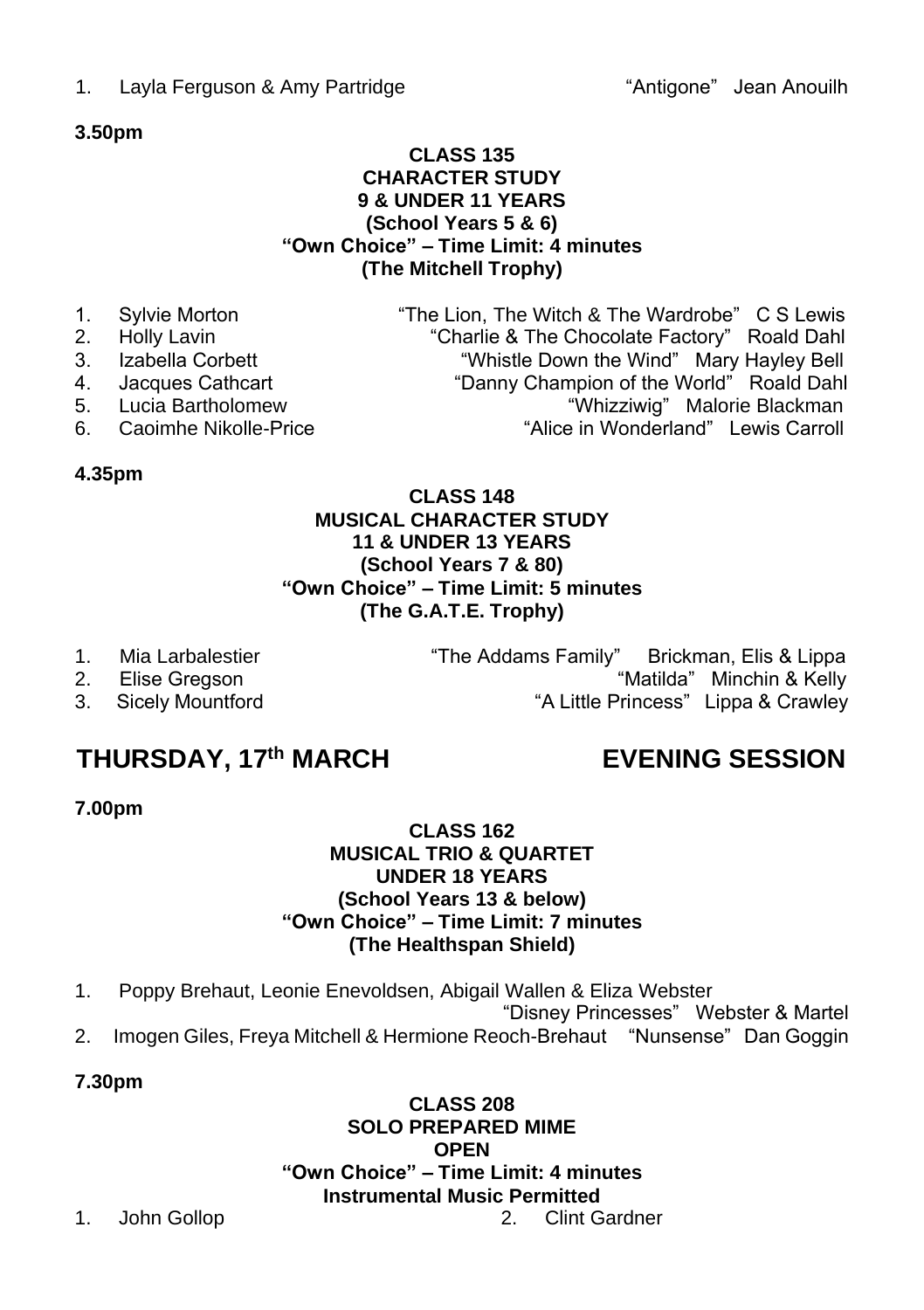# **7.45pm**

## **CLASS 196 DRAMATIC CHARACTER STUDY 18 YEARS & OVER "Own Choice" – Time Limit: 7 minutes (The Mackay Cup)**

- 
- 
- 

1. Simon de la Rue 1. In the second term of the same "Fool for Love" Sam Shepard<br>2. Nikki Becker 1. In the second term in the second term in the second term in the second term in the second t 2. Nikki Becker "Iron" Rona Munro" (1999)<br>2. Darren Alderton (1999) - "Iron" Rona Munro" (1997) - "SBF" Laura Simpson "GBF" Laura Simpson

# **INTERVAL OF 10 MINUTES**

## **8.30pm**

# **CLASS 187 SET POETRY & PROSE 21 YEARS & OVER (a) Poem: "LES SYLPHIDES" by Louis MacNeice (b) Prose: "QUEEN VICTORIA" by Lytton Strachey (taken from his book Eminent Victorians) (The Star Trophy)**

1. Amanda Jones 2. Joy Liggett **9.05pm**

## **CLASS 192 PREPARED POETRY READING 18 YEARS & OVER "Own Choice" – Time Limit: 4 minutes Introduction should be no longer than 1 minute. (The Kathleen Canivet Bush Trophy)**

| "Once I Was a Looker & So Was My Spouse" Pam Ayres                                                                                                     |
|--------------------------------------------------------------------------------------------------------------------------------------------------------|
| "Adlestrop" Edward Thomas                                                                                                                              |
| "Dover Beach" Matthew Arnold                                                                                                                           |
| "Let's Save the World" Nicholas Rowe                                                                                                                   |
| "Discussion of the Cast" Humbert Wiolfe                                                                                                                |
| "Clamp the Mighty Limpet" Pam Ayres                                                                                                                    |
| "Composed Upon Westminster Bridge" William Wordsworth                                                                                                  |
| "Not My Best Side" U.A. Fanthorpe                                                                                                                      |
| 1. Suzy Toynton<br>2. John Gollop<br>3. Gillian Jackson<br>4. Carol Guille<br>5. Ann Atkinson<br>6. Tina Laurent<br>7. Jenny Tasker<br>8. Amanda Jones |

**FRIDAY, 18TH MARCH MORNING SESSION**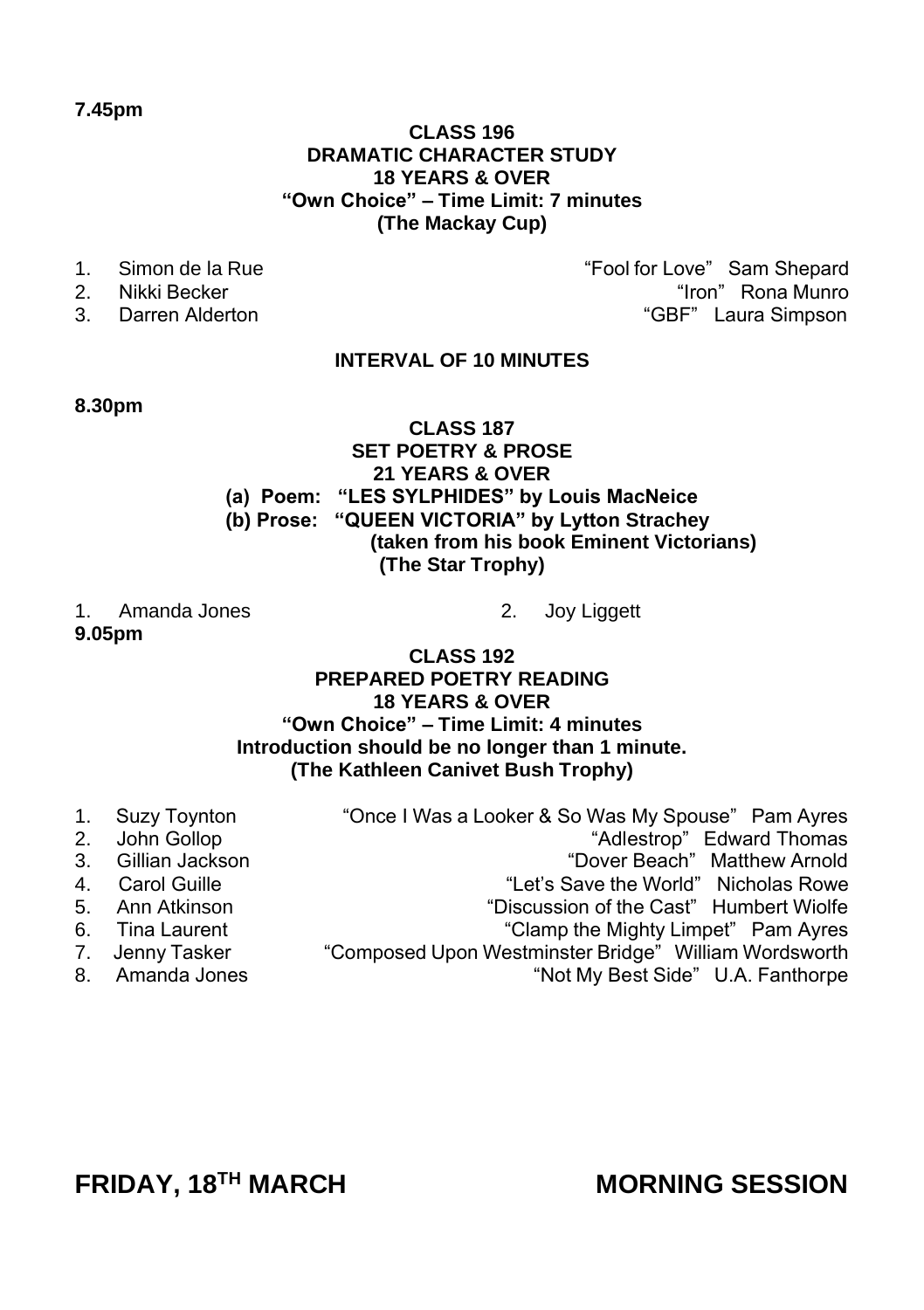# **9.30am**

# **CLASS 102 INDIVIDUAL POEM 6 UNDER 7 YEARS (School Year 2)**

**(a): "WHAT'S THE POINT OF TONSILS?" by Gareth Lancaster (b): "WHEN ALL THE WORLD'S ASLEEP" by Anita E Posey (c): "ONE DAY I'LL BE . . ." by James McDonald**

- 1. Grace Gallienne<br>2. Jade Enticott
- 2. Jade Enticott
- 3. Carter Smith
- 4. Isla Saukinsey
- 5. Eva Wright
- 6. Huxley Wills
- 7. Isla Roderigues
- 8. Ted Matthews
- 9. Charlotte Barnaby
- 10. Albert Jeffries
- 11. Aaron Beak
- 12. Arabella Thompson
- 13. Kayode Ajanaku
- 14. Grace Steer
- 15. Alice Degnen
- 16. Emily Martin
- 17. Amelia Thoumine
- 18. Oliver Chantrell
- 19. Elodie Kenealy
- 20. Elsie Good
- 21. Ezra Gist
- 22. Leo Sykes
- 23. Mia Snell
- 24. Sally Jeffries
- 25. Jackson Wherry
- 26. Zaria Ajanaku

# **INTERVAL OF 10 MINUTES**

#### **10.40am**

# **CLASS 108 INDIVIDUAL POEM 12 & UNDER 14 YEARS School Years 8 & 9 (a): "THE TUNNEL" by Brian Lee (b): "INSIDE SIRS' MATCHBOX" by John Foster (c): "ME & YOU" by Mandy Coe**

- 1. Emily Thoumine<br>2. Katherine Luxon
- Katherine Luxon

3. Isabel Whitford<br>4 Mia Larbalestie Mia Larbalestier

**11.05am**

# **CLASS 152 DUOLOGUE UNDER 11 YEARS (School Years 6 & below) "Own Choice" – Time Limit: 5 minutes (The Judith Laine Trophy)**

1. Adele Hickling & Chloe Norman "Never the Bridesmaid" Heather Stephens 2. Peyton Snell & Scarlett Stanford "School Journey to the Centre of the Earth" Ken Campbell 3. Maia Allez & Kiara Cleal "Scientist Meets Fish" Susan Kim 4. Emily Dodd & Evelyn Hill-Tout "James & The Giant Peach" Roald Dahl 5. Robyn Langford & Ella Sharp "Fish" Anne Cartwright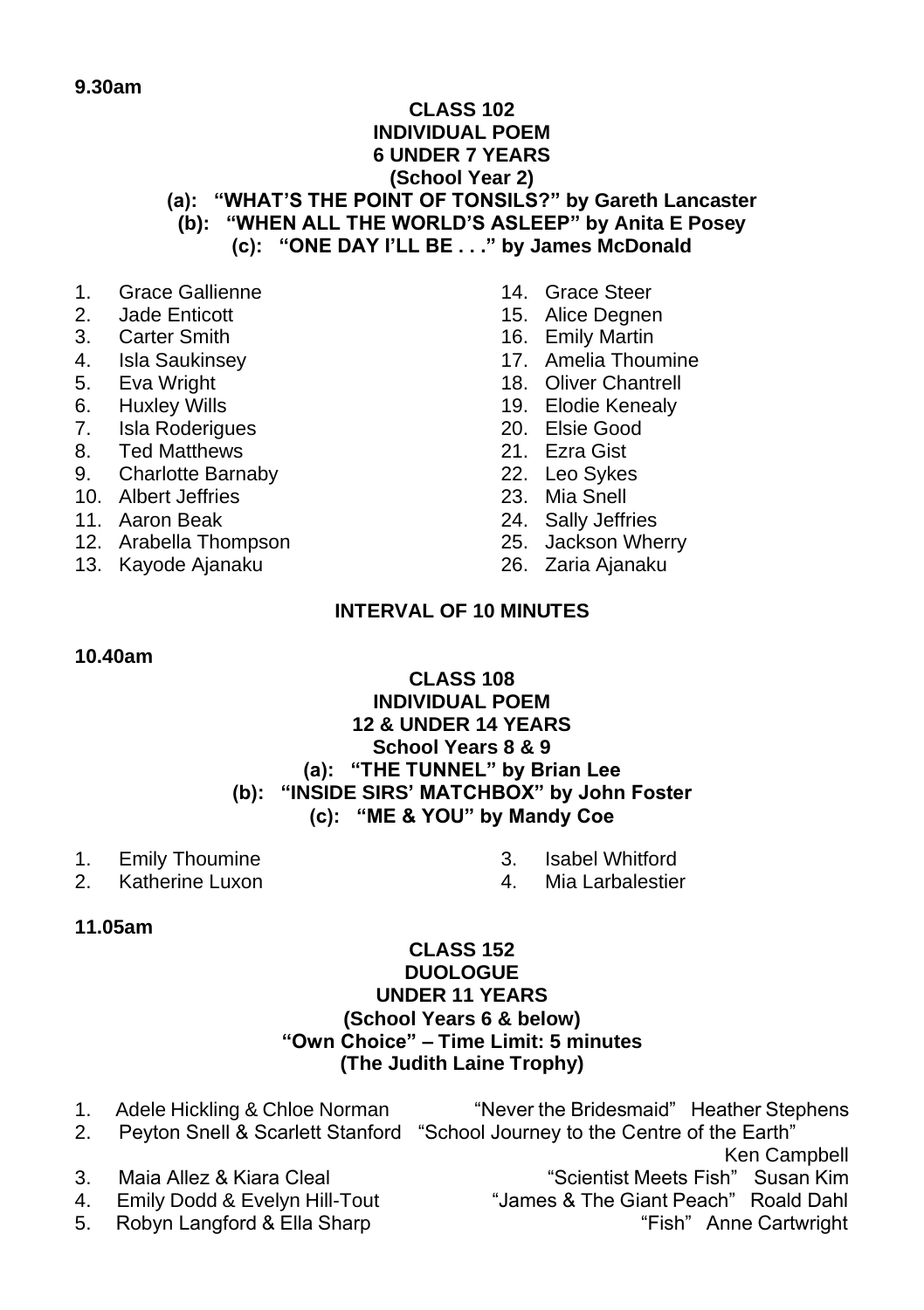- 6. Erin Cullwick & Ethan Cullwick "The Secret Garden" Frances Hodgson Burnett
- 7. Isabella De Sousa & Evelyn Mauger

# **FRIDAY, 18TH MARCH AFTERNOON SESSION**

**2.00pm**

# **CLASS 166 GROUP SPEAKING UNDER 7 YEARS (School Year 2 & below) (a) "Own Choice" – Time Limit: 3 minutes (The Vi Tostevin Cup)**

1. Amherst Primary School "Gran, Can You Rap?" Jack Ousbey 2. Amherst Primary School "The Crocodile" Gareth Lancaster

# **INTERVAL OF 5 MINUTES**

# **Classes 141, 142 & 143 will be judged together**

**2.25pm**

## **CLASS 141 MONOLOGUE 11 & UNDER 13 YEARS (School Years 7 & 8) "Own Choice" – Time Limit: 4 minutes (The Hicks Family Shield) Highest Mark Awarded in Classes 141, 142 & 143**

- 
- 
- 

1. Phoebe Elliott "Scream if You Want to Go Faster" Nick Teed 2. Lucy Symons "Under Hypnosis" Jacqueline Stoker<br>3. Mia Larbalestier "The Birth of a Teenager" David Walker "The Birth of a Teenager" David Walker

# **CLASS 142 MONOLOGUE 13 & UNDER 15 YEARS (School Years 9 & 10) "Own Choice" – Time Limit: 4½ minutes (The Hicks Family Shield) Highest Mark Awarded in Classes 141, 142 & 143**

1. Lily Jones **The Contract Contract Contract Contract Contract Contract Contract Contract Contract Contract Contract Contract Contract Contract Contract Contract Contract Contract Contract Contract Contract Contract Contr**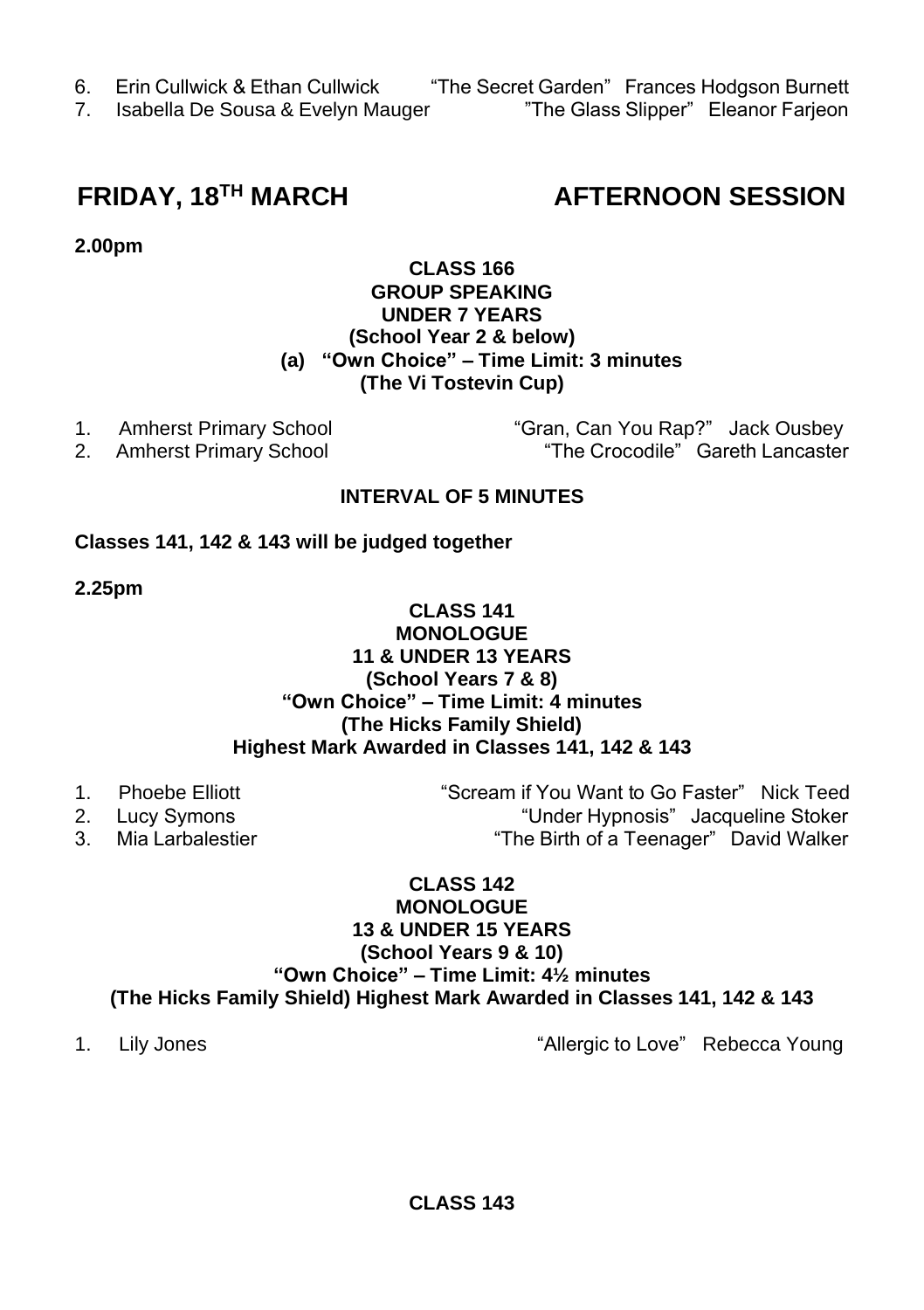## **MONOLOGUE 15 & UNDER 18 YEARS (School Years 11, 12 & 13) "Own Choice" – Time Limit: 5 minutes (The Hicks Family Shield) Highest Mark Awarded in Classes 141, 142 & 143**

- 
- 

1. Imogen Giles "Nothing But Nonsense" Anon<br>2. Lauren Jump - "Nothing But Nonsense" Anon 2. Lauren Jump "Phone Calls" Joseph Arnone

# **INTERVAL OF 10 MINUTES**

#### **3.20pm**

# **CLASS 109 INDIVIDUAL POEM 12 & UNDER 14 YEARS (School Years 8 & 9) "BIRD IN THE CLASSROOM" by Colin Thiele (The Rotary Cup)**

- 1. Isabel Whitford
- 2. Emily Thoumine

#### **3.40pm**

# **CLASS 153 DUOLOGUE UNDER 13 YEARS (School Year 8 & below) "Own Choice" – Time Limit: 5 minutes (The S.W.A.T.S. Trophy)**

- 
- 
- 3. Amelia Blundell & Amelia Clarke
- 
- 
- Millie Aylmer & Molly Cook
- 
- 
- 

1. Lily Mongkonlum & Izzy Stone "Daisy Pulls it Off (1)" Denise Deegan<br>2. Coco Despres & Anni Millar "The Worst Witch" Jill Murphy <sup>2.</sup> "The Worst Witch" Jill Murphy<br>Scientist Meets Fish" Susan Kim 4. Jasmine Divall & Mabel Hill-Tout<br>5. Lucy Bonham & Lily Guariento "Looking for Corky Johnson" Ruth Mae Roddy 5. Lucy Bonham & Lily Guariento "Looking for Corky Johnson" Ruth Mae Roddy<br>6. Millie Avlmer & Molly Cook ("Detention" David Walker 7. Imogen Griffiths & Macie-Jayne Tullier "Daisy Pulls it Off (2) " Denise Deegan 8. Megan Home & Arwen Langlois "To Bee or Not to Bee" Susan Kim 9. Brooke Carre & Daisy Grindal The Worst Witch "The Worst Witch" Jill Murphy

3. Jasmine Dival

# **FRIDAY, 18TH MARCH EVENING SESSION**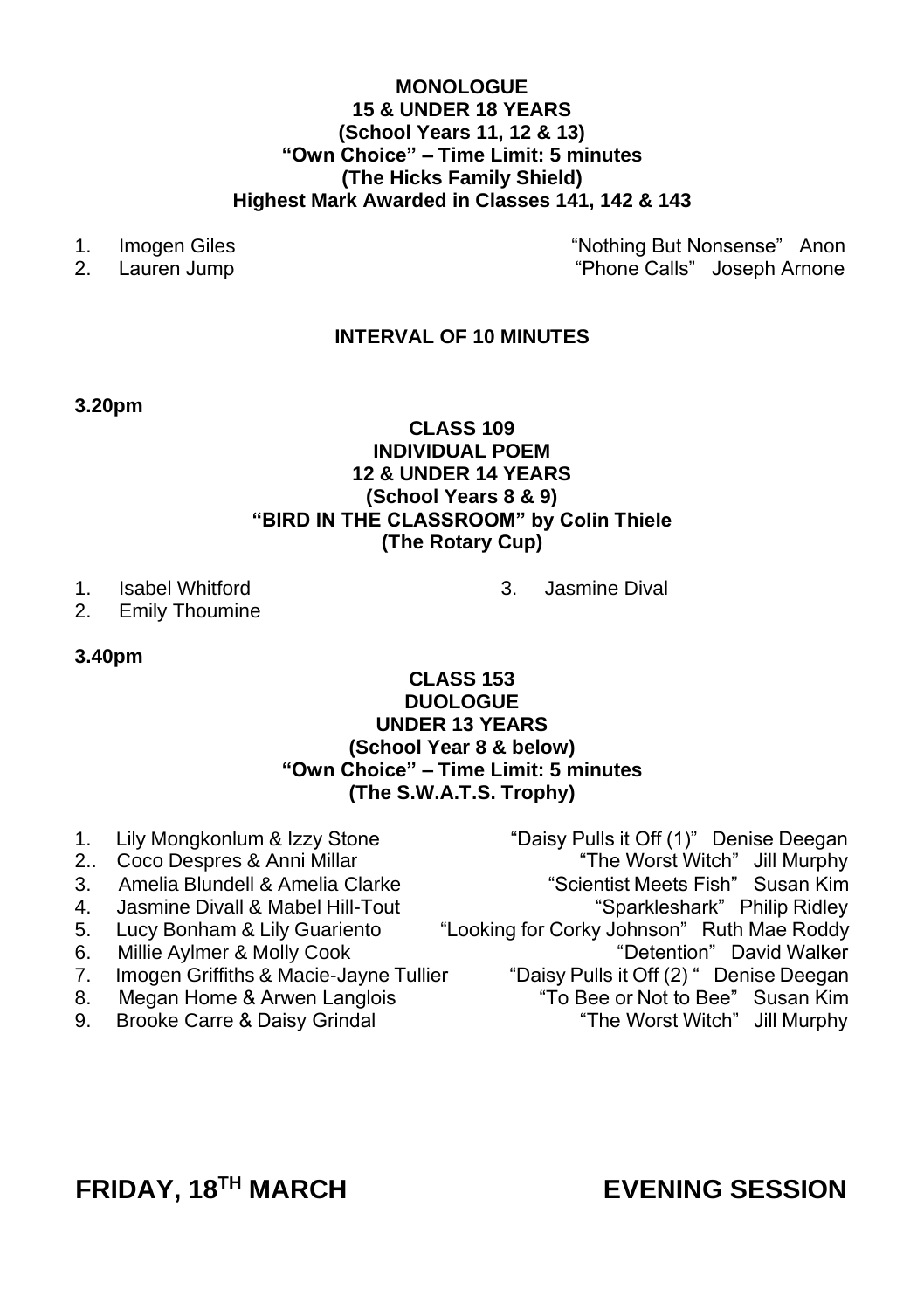# **CLASS 150 MUSICAL CHARACTER STUDY 15 & UNDER 18 YEARS (School Years 11, 12 & 13) "Own Choice" – Time Limit: 6 minutes (The Gillian Jackson Trophy)**

1. Imogen Watts "Cabaret" Kander & Ebb<br>2. Hannah Wright ""Evervone's Talking About Jamie" Gillespie Sells & MacRae 2. Hannah Wright "Everyone's Talking About Jamie" Gillespie Sells & MacRae<br>3. Poppy Cochrane "Anastasia" Ahrens & Flaherty "Anastasia" Ahrens & Flaherty 4. Isabelle Lees The Communication of the "Newsies" Menken & Feldman 5. Hermione Reoch-Brehaut 1. The metal of the "Carrie" Pitchford & Gore<br>6. Clemmie Reid 1. The metal "Clude" Black & Wildhorn "Bonnie & Clyde" Black & Wildhorn

# **7.55pm**

# **CLASS 216 OLD TIME MUSIC HALL OPEN**

# **This class was put in the syllabus to celebrate the 100th anniversary of the inauguration of the Eisteddfod in 1921 (The Committee Centenary Trophy)**

1. Joy Liggett "The Green Eye of the Little Yellow God" J. Milton Hayes

# **INTERVAL OF 10 MINUTES**

# **8.20pm**

# **CLASS 186 INDIVIDUAL POEM 21 YEARS & OVER 'Own Choice' – Time Limit: 5 minutes (The Stonelake Trophy)**

- 1. John Gollop "Fire & Ice" Robert Frost
- 2. Amanda Jones "St Paul's" William Wordsworth

# **8.45pm**

## **CLASS 195 SIGHT READING 18 YEARS & OVER (The Clayton Trophy) Choice to be made by the Adjudicator on the date of performance.**

- 1. Ann Atkinson
- 2. Jenny Tasker
- 3. Suzy Toynton
- 4. Simon De La Rue<br>5. Joy Liggett
- 5. Joy Liggett
- 6. John Gollop

**9.25pm**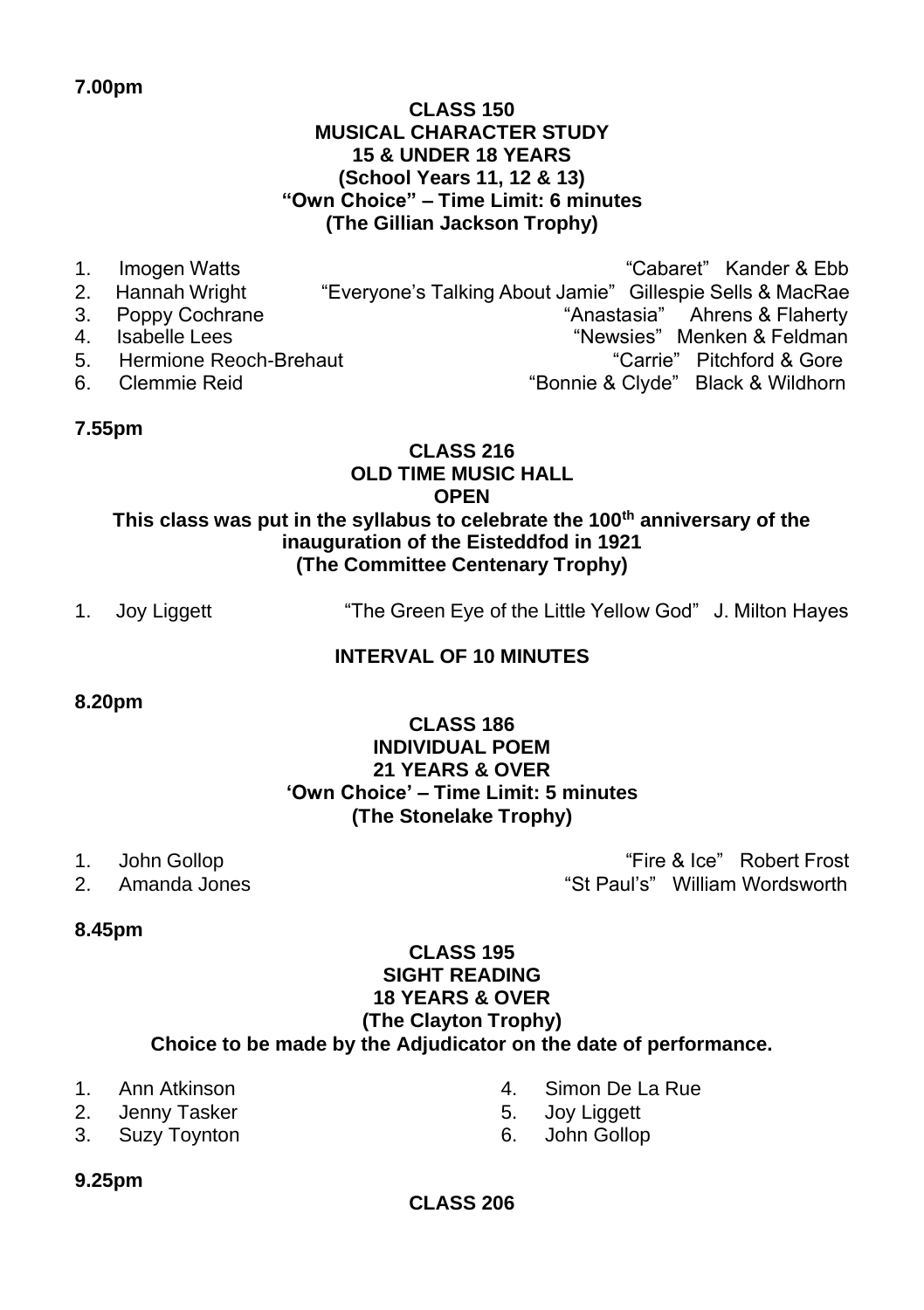# **INTERPRETATION 18 YEARS & OVER "MOUNTAIN LION" by D H Lawrence (The John Allen-Falla Memorial Trophy) Competitors to read the poem, then read an explanation as they understand it. Must be competitor's own work. Time for explanation: 5 minutes**

1. John Gollop 2. Ann Atkinson

# **SATURDAY, 19TH MARCH MORNING SESSION**

**9.30am**

## **CLASS 137 CHARACTER STUDY 13 & UNDER 15 YEARS (School Year 9 & 10) "Own Choice" – Time Limit: 4½ minutes (The Sheila Garner Trophy)**

- 
- 
- 
- 
- 
- 
- 
- 
- 
- 

1. Freya Walley "The Lark" Jean Anouilh 2.. Evie Patterson "Charade" Philip Johnson 3. Ben Jenkins "Jump for Your Life" Ken Whitmore 4. Lea Phillips "In Need of Care" David E Rowley "Noah" Andre Obey 6. Katherine Luxon **1988**<br> **6. Katherine Luxon** 1. Cather Anees **1. Communist Communist Converts 1. Communist Converts 1. Communist Communist Communist Communist Communist Communist Communist Communist Communist Communist** "Onward to Oregon Patricia Yates 8. Clara Hamilton "Dogs Anxiety" Joseph Arnon 9. Lily Hawke "The Railway Children" Edith Nesbit<br>10. Finlev Patterson "The Railway Children" Peter Terson "Zigger Zagger" Peter Terson

# **INTERVAL OF 10 MINUTES**

# **10.40am**

# **CLASS 158 MUSICAL DUO UNDER 13 YEARS (School Years 8 & below) 'Own Choice' – Time Limit: 6 minutes (The Avril Earl Musical Theatre Cup)**

- 1. Clemmie Glynn-Riley & Deanna Osborne "School of Rock" Lloyd Webber & Slater<br>2.. Lily Earl & Aoife Gallagher "Easter Parade" Irving Berlin "Easter Parade" Irving Berlin
- - 3. Amelia Davison-Le Vote & Eleanor Luxon "The Lion King" Disney, John & Rice
	- 4. Daisy Grindal & Isabel Whitford "Worzel Gummidge" King, Waterhouse & Hall

**11.15am**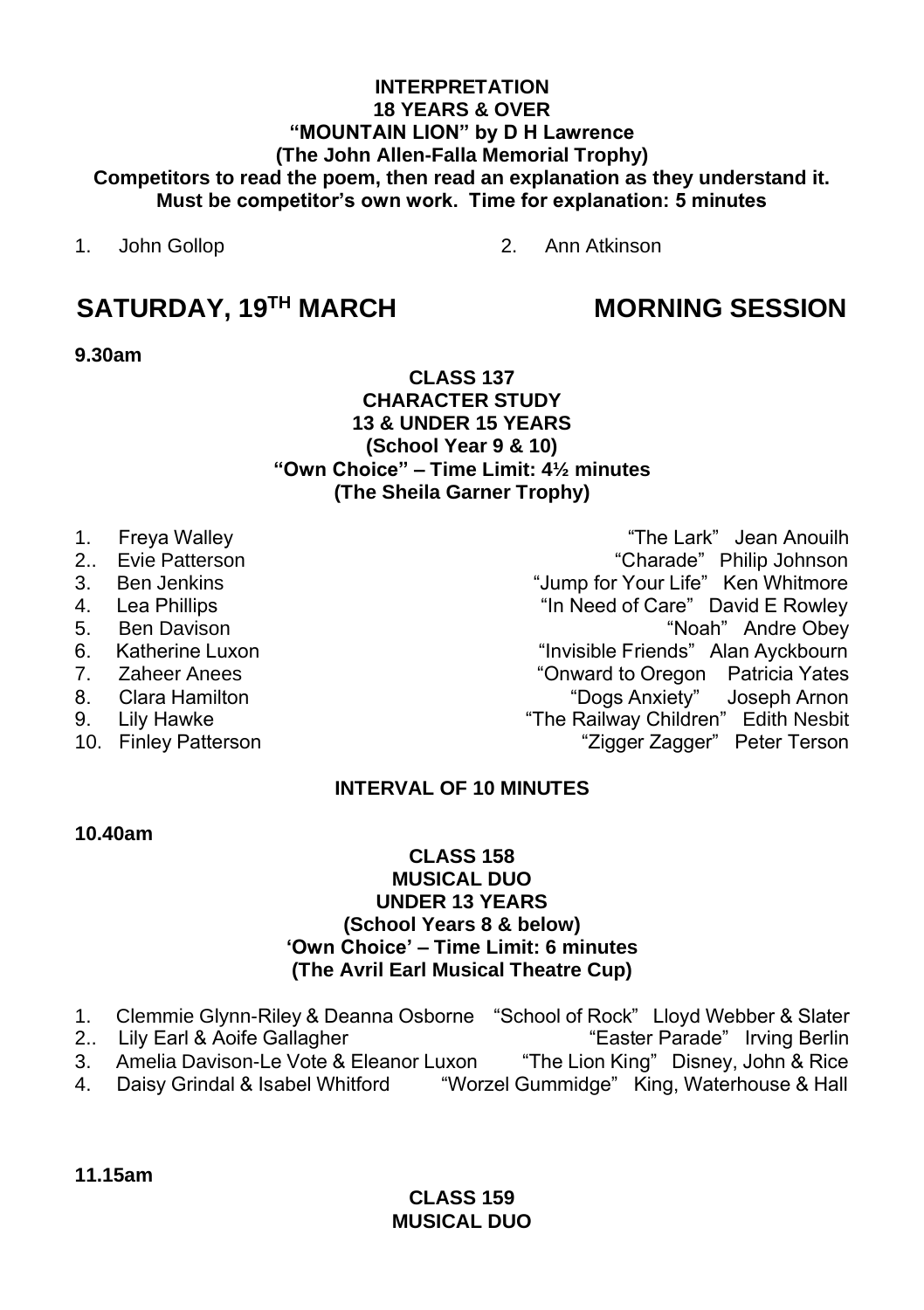# **UNDER 18 YEARS (School Years 13 & below) 'Own Choice' – Time Limit: 7 minutes (The Avril Earl Musical Theatre Trophy)**

1. Bella Lee & Jasmine Morgan "Bonnie & Clyde" Black & Wildhorn<br>2. Eve Walley & Maisie Webster ""Half a Sixpence" David Heneker "Half a Sixpence" David Heneker 3. Mia Larbalestier & Katherine Luxon "The Book of Mormon" Parker, Stone & Lopez 4. Clemmie Reid & Freya Tardiff "Little Women" Howland & Dickstein<br>5. Charlie Flston & Fliza Webster "Honk!" Stiles & Drewe 5. Charlie Elston & Eliza Webster

# **SATURDAY, 19TH MARCH AFTERNOON SESSION**

# **THIS SESSION IS TICKETED**

Admission costs £6.00 & £3.00 (concessions)

Pre-Booking available from 8am, **Friday 18th February** from Beau Sejour Box Office, Culture & Leisure outlets and online [@ www.guernseytickets.gg](http://www.guernseytickets.gg/) Friends of the Guernsey Eisteddfod Society – 1 member ticket per session available for purchase from Beau Sejour Box Office with proof of membership, **Thursday 17th February**

# **Classes 174, 172 & 175 will be judged together**

**2.00pm**

# **CLASS 174 DEVISED MUSICAL GROUP WORK UNDER 9 YEARS (School Years 4 & below) "Own Choice" – Time Limit: 15 minutes (The Banyard Trophy)**

- 
- $2. G.A.T.F.$

1. G.A.T.E. "The Bottom of the Garden"

**CLASS 172 DEVISED NON-MUSICAL GROUP WORK UNDER 13 YEARS (School Years 8 & below) "Own Choice" – Time Limit: 15 minutes (The Toynton Family Trophy)**

1. Avril Earl Centre "The Clock Ticked"

**CLASS 175 DEVISED MUSICAL GROUP WORK UNDER 13 YEARS**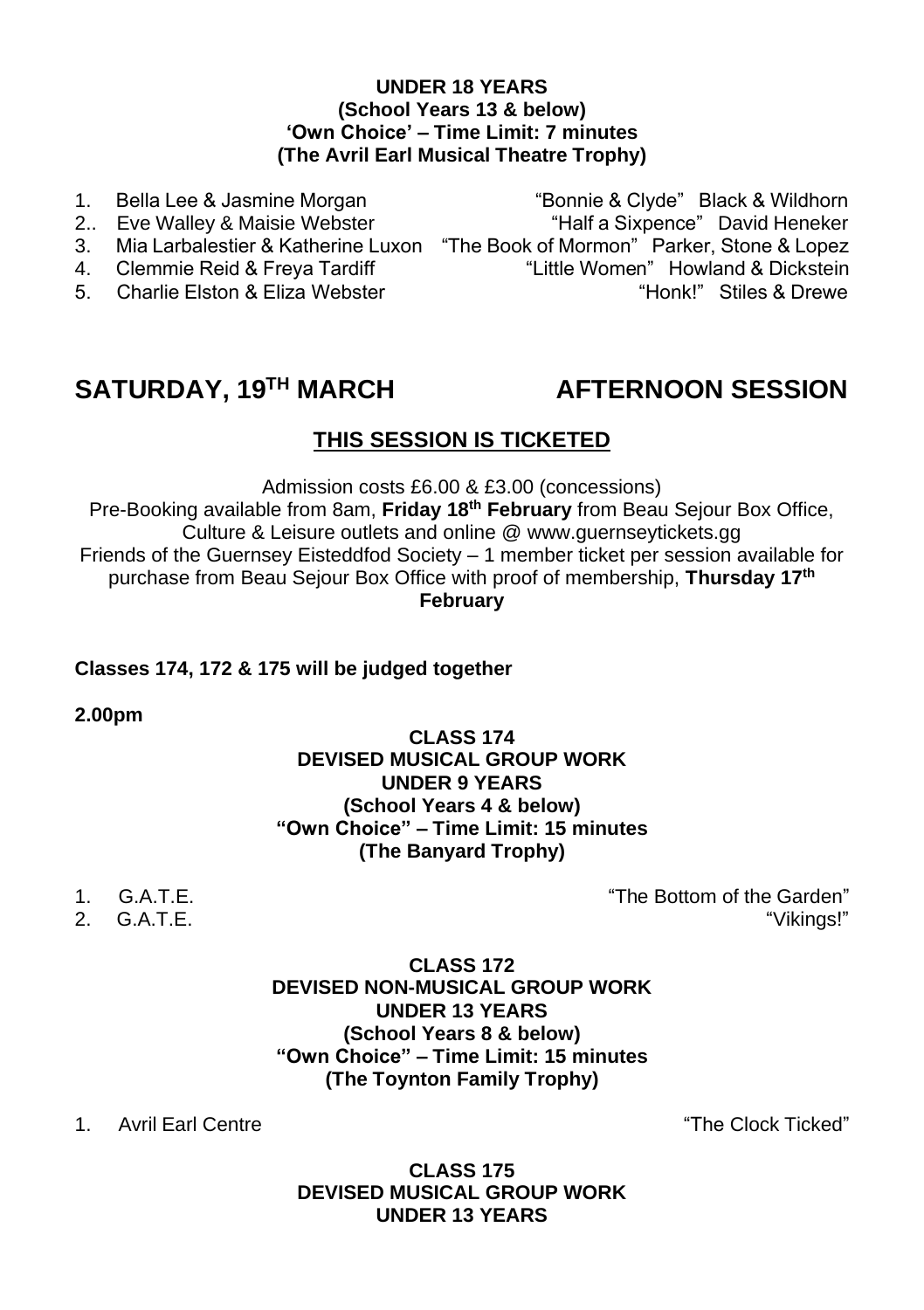# **(School Years 8 & below) "Own Choice" – Time Limit: 15 minutes (The George Foote Trophy)**

1. G.A.T.E. "Cinders' Silence"

# **INTERVAL OF 10 MINUTES**

**3.30pm**

# **CLASS 180 A SCENE UNDER 11 YEARS (School Year 6 & below) "Own Choice" – Time Limit: 15 minutes (The Guernsey Press Trophy)**

- 
- 
- 

1. G.A.T.E. "Snow White Rap" Val Neubecker 2. Avril Earl Centre Trip to Neverland" Hayley Cotton<br>2. G.A.T.E. San Filter School ("Romeo & Juliet Sped Up" Hannah Thomas "Romeo & Juliet Sped Up" Hannah Thomas

**4.35pm**

# **CLASS 177 SCRIPTED MUSICAL GROUP WORK UNDER 11 YEARS (School Years 6 & below) "Own Choice" – Time Limit: 15 minutes (The Paris-Smith Trophy)**

1. G.A.T.E. **In the Second Contract Contract Contract Contract Contract Contract Contract Contract Contract Contract Contract Contract Contract Contract Contract Contract Contract Contract Contract Contract Contract Contra** 

# **SATURDAY, 19TH MARCH EVENING SESSION**

# **THIS SESSION IS TICKETED**

Admission costs £6.00 & £3.00 (concessions) Pre-Booking available from 8am, **Friday 18th February** from Beau Sejour Box Office, Culture & Leisure outlets and online [@ www.guernseytickets.gg](http://www.guernseytickets.gg/) Friends of the Guernsey Eisteddfod Society – 1 member ticket per session available for purchase from Beau Sejour Box Office with proof of membership, **Thursday 17th February**

**Classes 178, 173, & 176 will be judged together**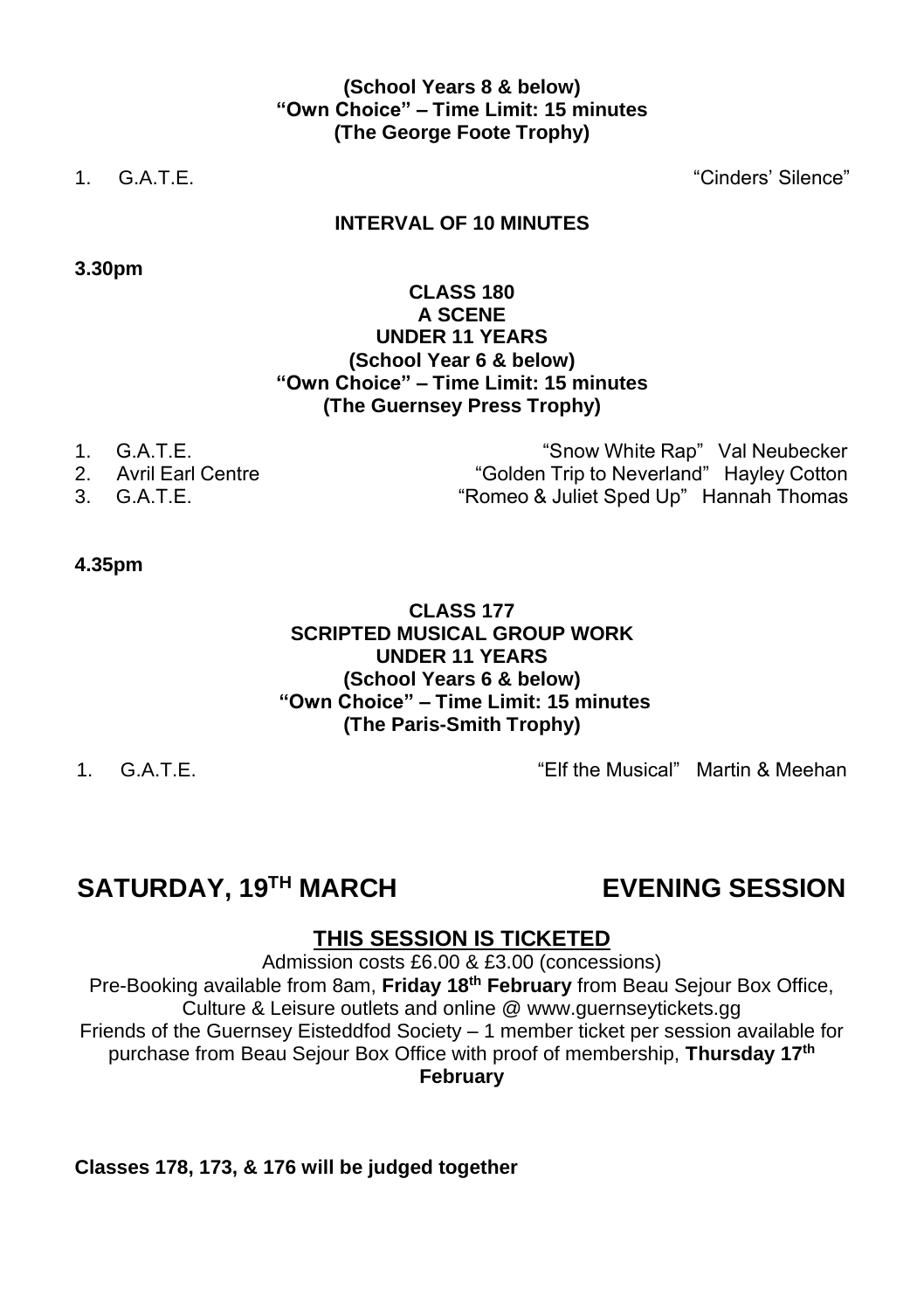# **CLASS 178 SCRIPTED MUSICAL GROUP WORK UNDER 13 YEARS (School Years 8 & below) "Own Choice" – Time Limit: 15 minutes (The Armstrong Continuity Award)**

1. G.A.T.E. "Captain Louie" Schwarftz

**CLASS 173 DEVISED NON-MUSICAL GROUP WORK UNDER 18 YEARS (School Years 13 & below) "Own Choice" – Time Limit: 20 minutes (The Wegerer Family Trophy)**

1. Avril Earl Centre "Why?"

# **CLASS 176 DEVISED MUSICAL GROUP WORK UNDER 18 YEARS (School Years 13 & below) "Own Choice" – Time Limit: 20 minutes (The Bob Thompson Trophy)**

1. G.A.T.E. "The Good King & The Evil Wizard"

# **INTERVAL OF 10 MINUTES**

# **Classes 179 & 212 will be judged together**

**8.35pm**

# **CLASS 198 MUSICAL CHARACTER STUDY 18 YEARS & OVER "Own Choice" – Time Limit: 7 minutes (The Cecil Cook Memorial Trophy)**

- 
- 
- 

1. Christa Tee The Stephen Sondheim is the Little Night Music" Stephen Sondheim 2. Becky Winterflood **Bulla Beauty & the Beast**" Menken & Rice 3. Darren Alderton "Chicago" Kander & Ebb

**9.10pm**

# **CLASS 214 SCRIPTED MUSICAL GROUP WORK**

# **7.00pm**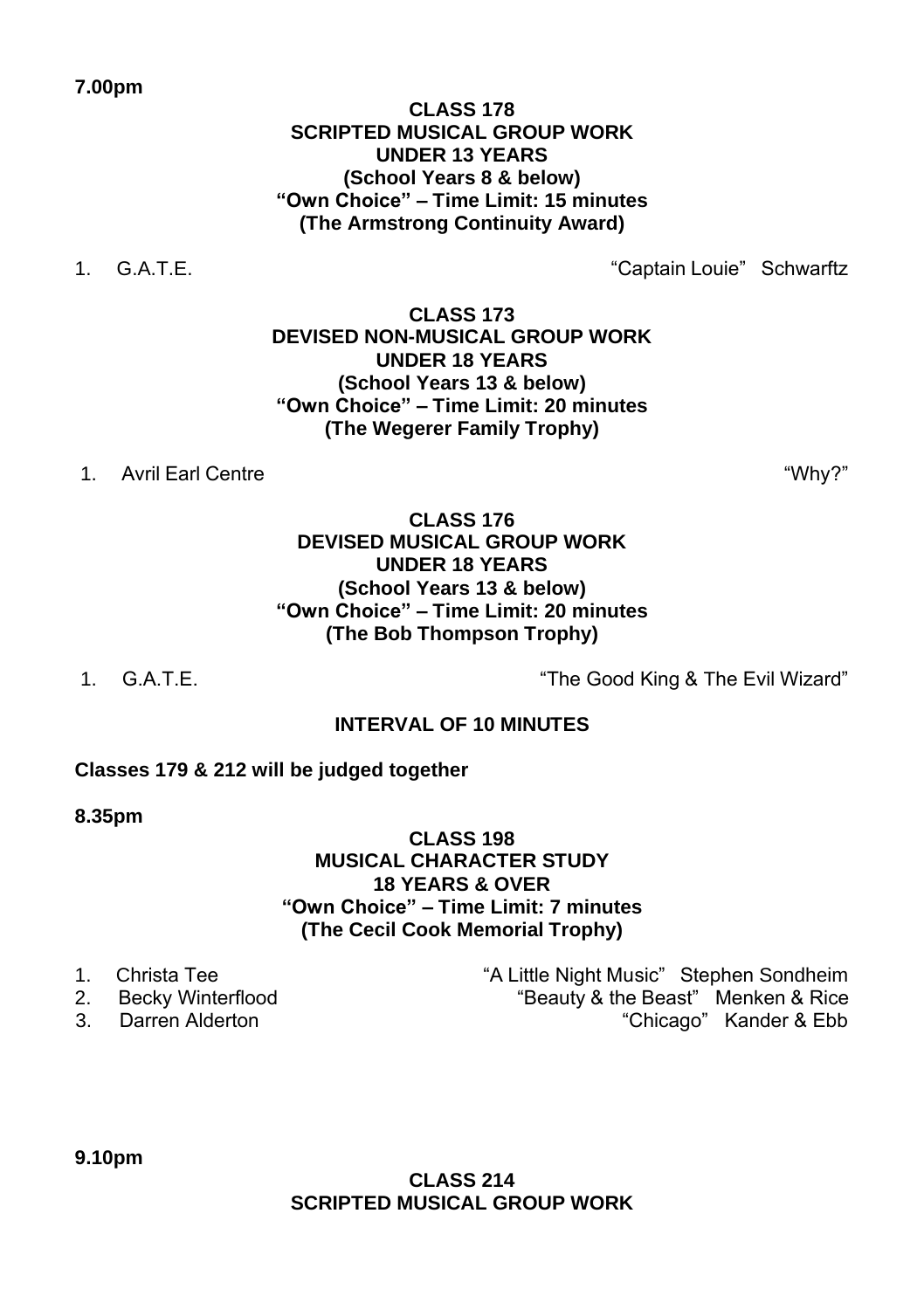## **OPEN "Own Choice" – Time Limit: 20 minutes (The Munro Trophy)**

1. G.A.T.E. "Spamalot" Du Prez & Idle

# **INTERVAL OF 5 MINUTES**

# **ADJUDICATOR'S IMPRESSIONS OF THE FESTIVAL & TROPHY PRESENTATION**

**Presentation of THE MARTEL FAMILY TROPHY for the MOST OUTSTANDING INDIVIDUAL SET POETRY PERFORMANCE by a competitor under 12 Years**

> **Presentation of THE HAMMOND TROPHIES for the MOST MEMORABLE DUOLOGUE PERFORMANCE by competitors under 18 years**

**Presentation of THE ADJUDICATORS AWARD To the MOST PROMISING COMPETITOR 7 & under 13 years who has competed in a minimum of 3 classes (2 of which must be memorised). Previous winners are not eligible.**

**Presentation of THE ANEES FAMILY TROPHY to the MOST PROMISING MALE COMPETITOR 13 under 18 Years who has competed in a minimum of 3 classes (2 of which must be memorised). Previous winners are not eligible.**

**Presentation of THE WINTERFLOOD AWARD to the MOST PROMISING FEMALE COMPETITOR 13 under 18 Years who has competed in a minimum of 3 classes (2 of which must be memorised). Previous winners are not eligible.**

**Presentation of THE JOAN ROUGET TROPHY for the MOST MEMORABLE HUMOUROUS PERFORMANCE by a competitor(s) of any age**

**Presentation of THE JUDY COBB TROPHY for the MOST MEMORABLE INDIVIDUAL MUSICAL PERFORMANCE by a competitor of any age**